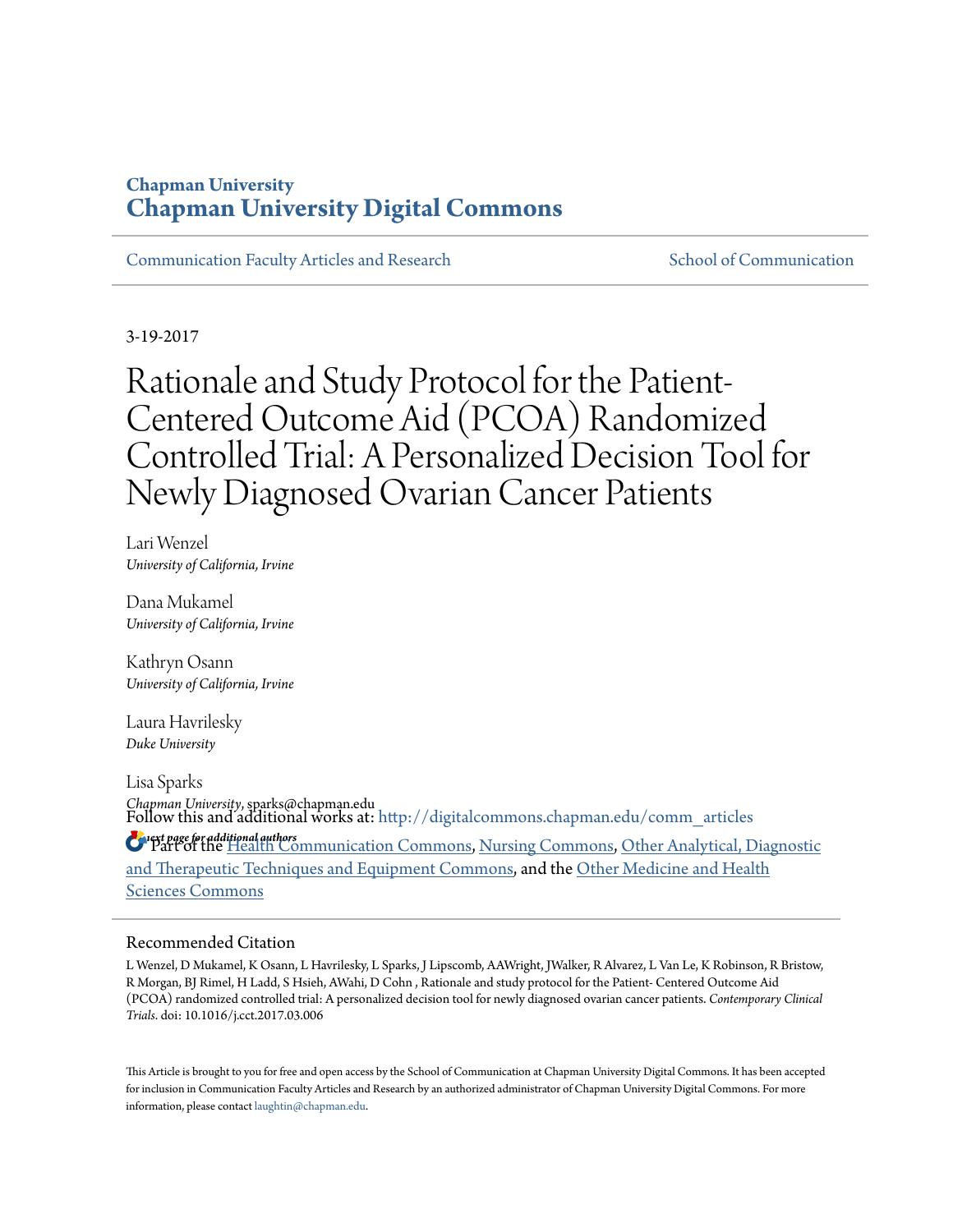# Rationale and Study Protocol for the Patient-Centered Outcome Aid (PCOA) Randomized Controlled Trial: A Personalized Decision Tool for Newly Diagnosed Ovarian Cancer Patients

### **Comments**

NOTICE: this is the author's version of a work that was accepted for publication in *Contemporary Clinical Trials*. Changes resulting from the publishing process, such as peer review, editing, corrections, structural formatting, and other quality control mechanisms may not be reflected in this document. Changes may have been made to this work since it was submitted for publication. A definitive version will be subsequently published in *Contemporary Clinical Trials* in 2017. [DOI: 10.1016/j.cct.2017.03.006](http://dx.doi.org/10.1016/j.cct.2017.03.006)

The Creative Commons license below applies only to this version of the article.

#### **Creative Commons License** <u>@O®©</u>

This work is licensed under a [Creative Commons Attribution-Noncommercial-No Derivative Works 4.0](http://creativecommons.org/licenses/by-nc-nd/4.0/) [License.](http://creativecommons.org/licenses/by-nc-nd/4.0/)

### **Copyright**

Elsevier

#### **Authors**

Lari Wenzel, Dana Mukamel, Kathryn Osann, Laura Havrilesky, Lisa Sparks, Joseph Lipscomb, Alexi A. Wright, Joan Walker, Ronald Alvarez, Linda Van Le, Katina Robison, Robert Bristow, Robert Morgan, Bobbie Rimel, Heather Ladd, Susie Hsieh, Aditi Wahi, and David Cohn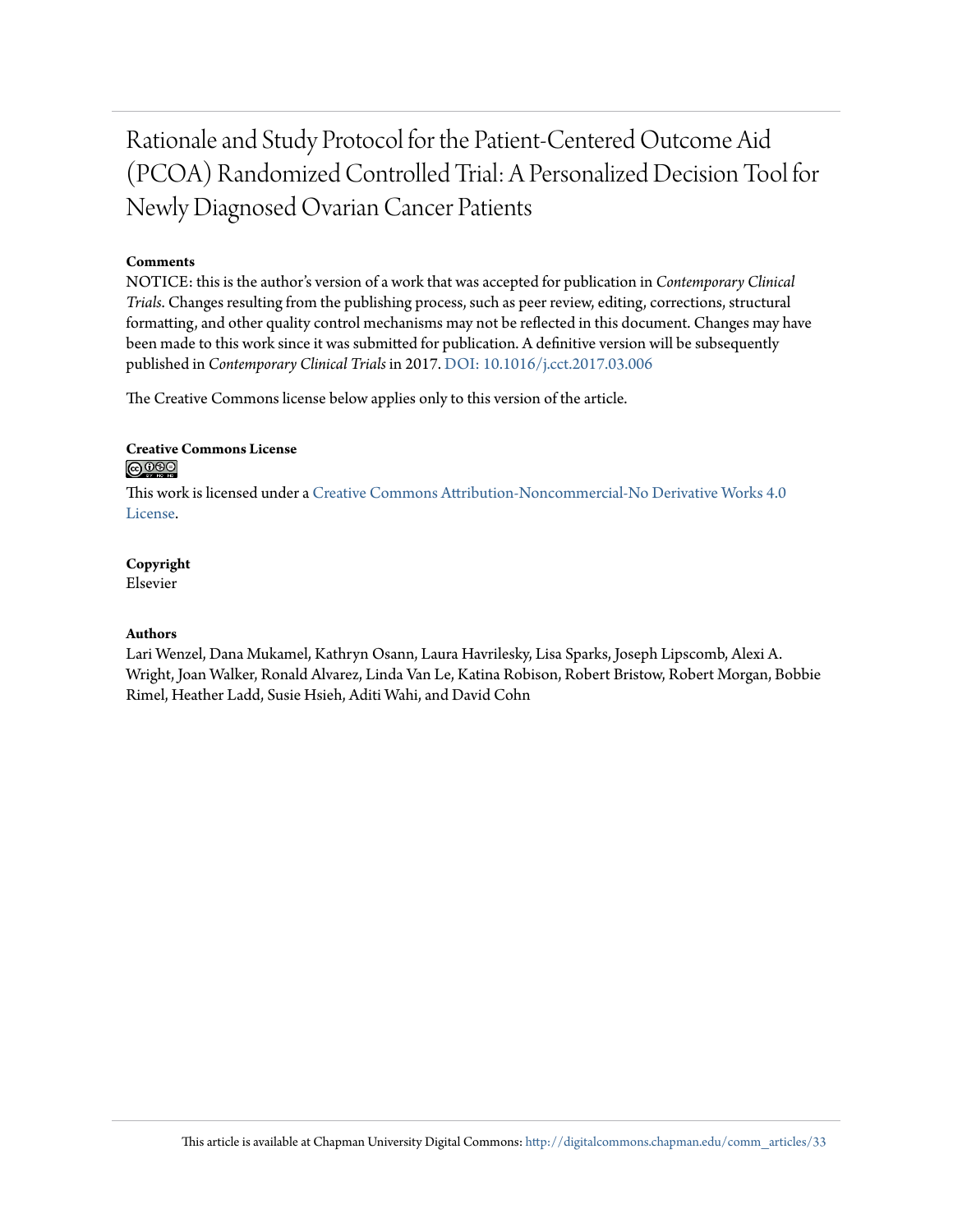### Accepted Manuscript

Rationale and study protocol for the Patient-Centered Outcome Aid (PCOA) randomized controlled trial: A personalized decision tool for newly diagnosed ovarian cancer patients

L Wenzel, D Mukamel, K Osann, L Havrilesky, L Sparks, J Lipscomb, AA Wright, J Walker, R Alvarez, L Van Le, K Robinson, R Bristow, R Morgan, BJ Rimel, H Ladd, S Hsieh, A Wahi, D Cohn



| PII:           | S1551-7144(16)30444-X          |
|----------------|--------------------------------|
| DOI:           | doi: 10.1016/j.cct.2017.03.006 |
| Reference:     | CONCLI <sub>1534</sub>         |
| To appear in:  | Contemporary Clinical Trials   |
| Received date: | 30 November 2016               |
| Revised date:  | 4 March 2017                   |
| Accepted date: | 13 March 2017                  |

Please cite this article as: L Wenzel, D Mukamel, K Osann, L Havrilesky, L Sparks, J Lipscomb, AA Wright, J Walker, R Alvarez, L Van Le, K Robinson, R Bristow, R Morgan, BJ Rimel, H Ladd, S Hsieh, A Wahi, D Cohn , Rationale and study protocol for the Patient-Centered Outcome Aid (PCOA) randomized controlled trial: A personalized decision tool for newly diagnosed ovarian cancer patients. The address for the corresponding author was captured as affiliation for all authors. Please check if appropriate. Concli(2017), doi: [10.1016/j.cct.2017.03.006](http://dx.doi.org/10.1016/j.cct.2017.03.006)

This is a PDF file of an unedited manuscript that has been accepted for publication. As a service to our customers we are providing this early version of the manuscript. The manuscript will undergo copyediting, typesetting, and review of the resulting proof before it is published in its final form. Please note that during the production process errors may be discovered which could affect the content, and all legal disclaimers that apply to the journal pertain.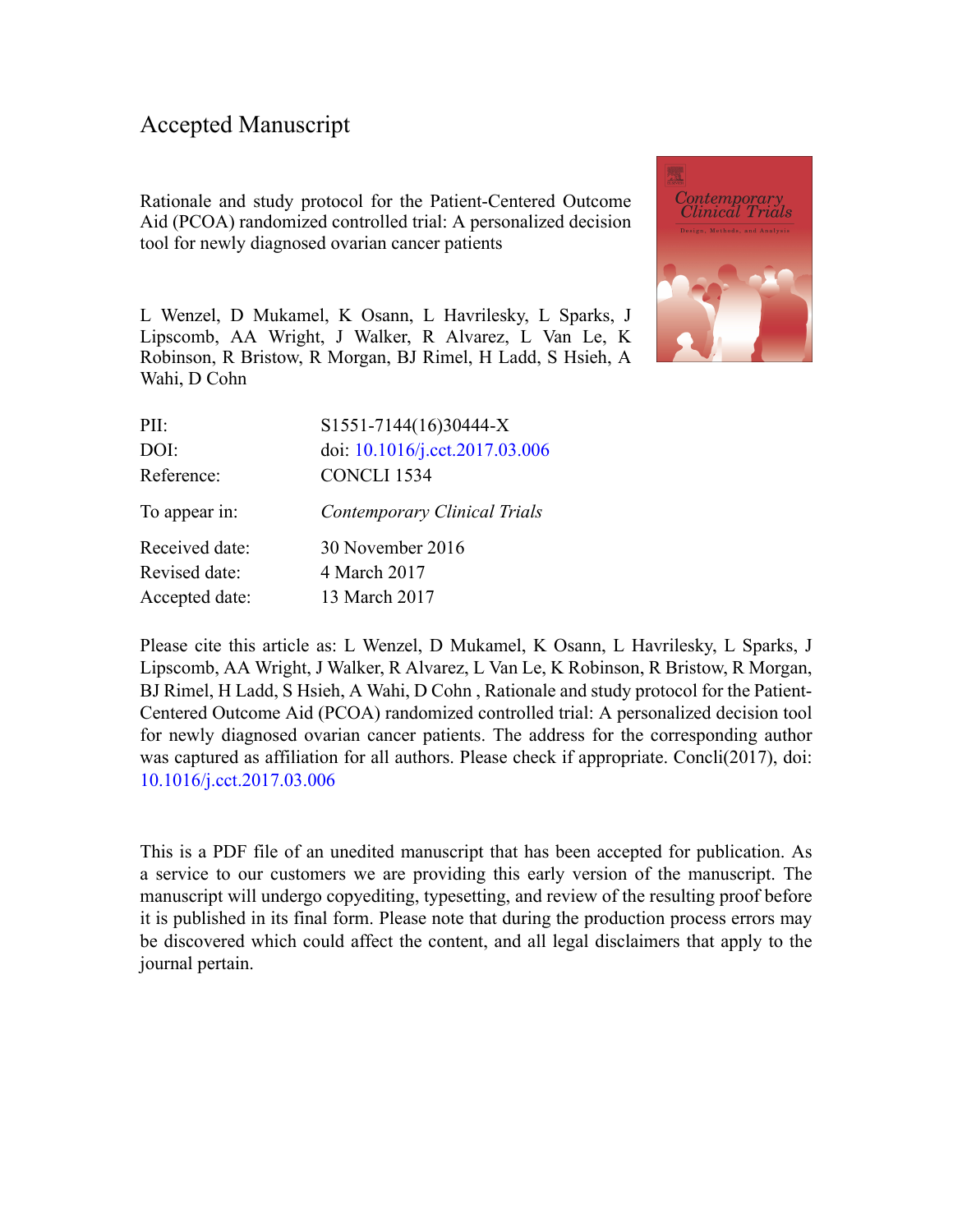### **Rationale and study protocol for the Patient-Centered Outcome Aid (PCOA) randomized controlled trial: A personalized decision tool for newly diagnosed ovarian cancer patients**

L Wenzel, D Mukamel, K Osann, L Havrilesky, L Sparks, J Lipscomb, AA Wright, J Walker, R Alvarez, L Van Le, K Robinson, R Bristow, R Morgan, BJ Rimel, H Ladd, S Hsieh, A Wahi, D

Cohn

Lari Wenzel, University of California, Irvine

Dana Mukamel, University of California, Irvine

Kathryn Osann, University of California, Irvine

Laura Havrilesky, Duke University

Lisa Sparks, Chapman University

Joseph Lipscomb, Emory University

Alexi A Wright, Dana Farber Cancer Institute

Joan Walker, University of Oklahoma

Ronald Alvarez, Vanderbilt University

University of California, Irvine<br>
el, University of California, Irvine<br>
m, University of California, Irvine<br>
kky, Duke University<br>
hapman University<br>
t, Dana Farber Cancer Institute<br>
University of Oklahoma<br>
z, Vanderbilt U Linda Van Le, University of North Carolina at Chapel Hill

Katina Robison, Brown University

Robert Bristow, University of California, Irvine

Robert Morgan, City of Hope

Bobbie Rimel, Cedars Sinai

Heather Ladd, University of California, Irvine

Susie Hsieh, University of California, Irvine

Aditi Wahi, University of California, Irvine

David Cohn, Ohio State University

### **1. Background**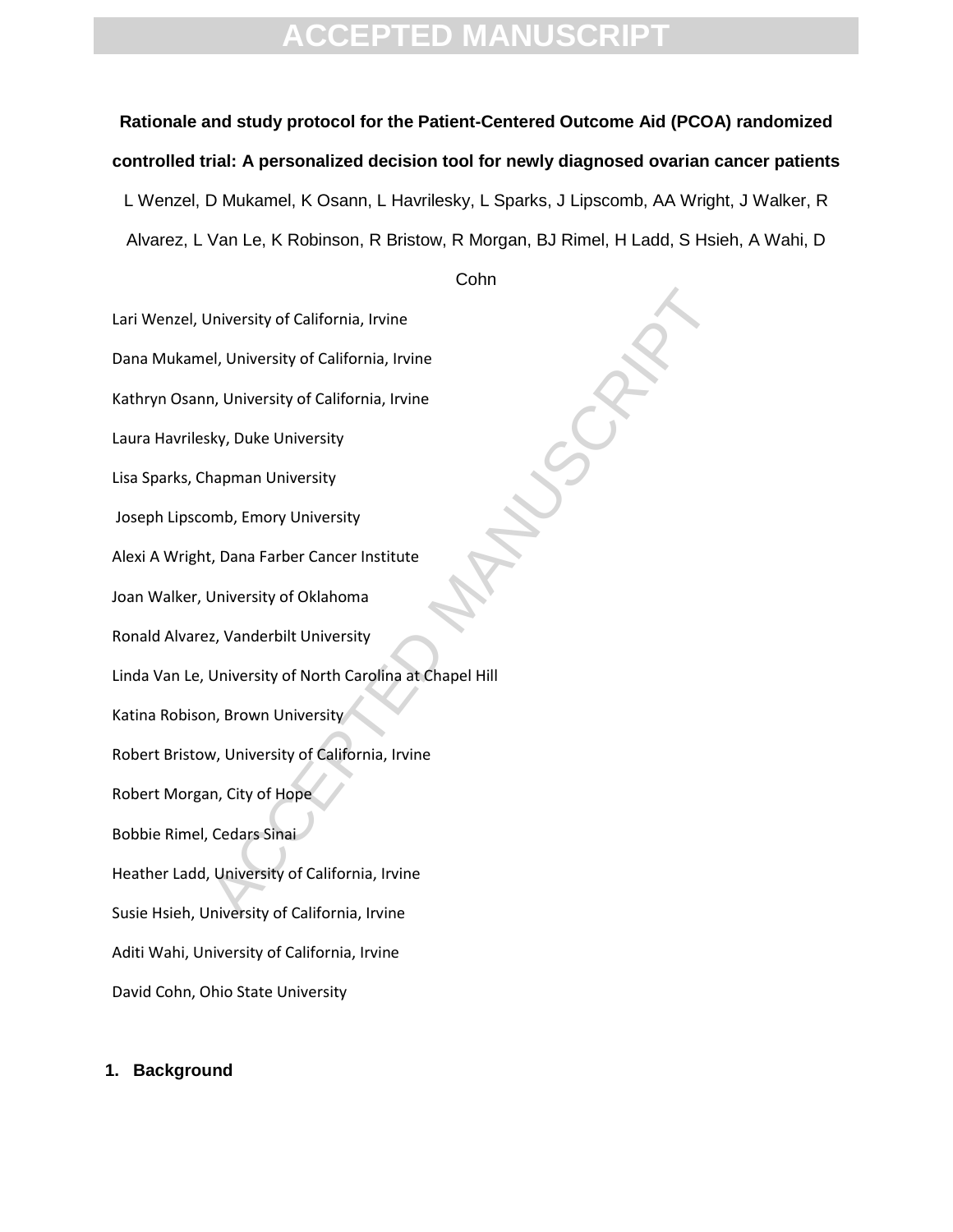reduction and cylotoxic chemotherapy. However, controversy over the ment for newly diagnosed stage III ovarian cancer persists, specificial momentation of intraperitoneal (IP) and intravenous (IV) chemotherapy.<br>I. Taken to Ovarian cancer carries the highest fatality to case ratio for all gynecologic malignancies. In 2016, it is estimated that 22,280 women will be diagnosed with ovarian cancer, and 14,240 will die of this life-threatening disease[1]. Due to the aggressive nature of the disease and the lack of effective screening, over 2/3 of women with ovarian cancer are diagnosed in stages III and IV (http://seer.cancer.gov), which is conventionally treated with a combination of aggressive surgical cytoreduction and cytotoxic chemotherapy. However, controversy over the most effective treatment for newly diagnosed stage III ovarian cancer persists, specifically evaluating whether a combination of intraperitoneal (IP) and intravenous (IV) chemotherapy is superior to IV alone[2-6]. Taken together, results from these clinical trials require clinicians and patients to carefully evaluate the risks and outcomes associated with IP or IV treatment, particularly since at this time there is no clear guidance on which treatment is better for a given patient. Adding to the complexity of this decision is the observation that ovarian cancer patients utilize progression free survival (PFS) time to drive the preference of type of chemotherapy, although they are willing to trade significant PFS time for reductions in treatment-related toxicity[7].

Very few studies have examined the use of decision aids within the setting of ovarian cancer, although several authors have explicitly argued that there is a need to practice shared decision-making in order to elicit preferences and incorporate this information into the ovarian cancer treatment discussion[8-10]. In fact, when assessing preferences, those ovarian cancer patients with more serious illness desired more shared decision-making; and in total, more than 80% of women wanted detailed information about their disease, treatment, and care[11].

Perceived involvement in decision-making about ovarian cancer treatment has been associated with better quality of life[12], although the approach for involving patients in decision making has been debated [13-17], particularly in life-threatening cancer diagnoses. A review of patient preferences for shared decisions, drawing inferences from 43 cancer studies analyses, concluded that 77% of the respondents wanted to participate in decisions, rather than delegating the treatment choice to the physician<sup>[18]</sup>. In fact, there has been a substantial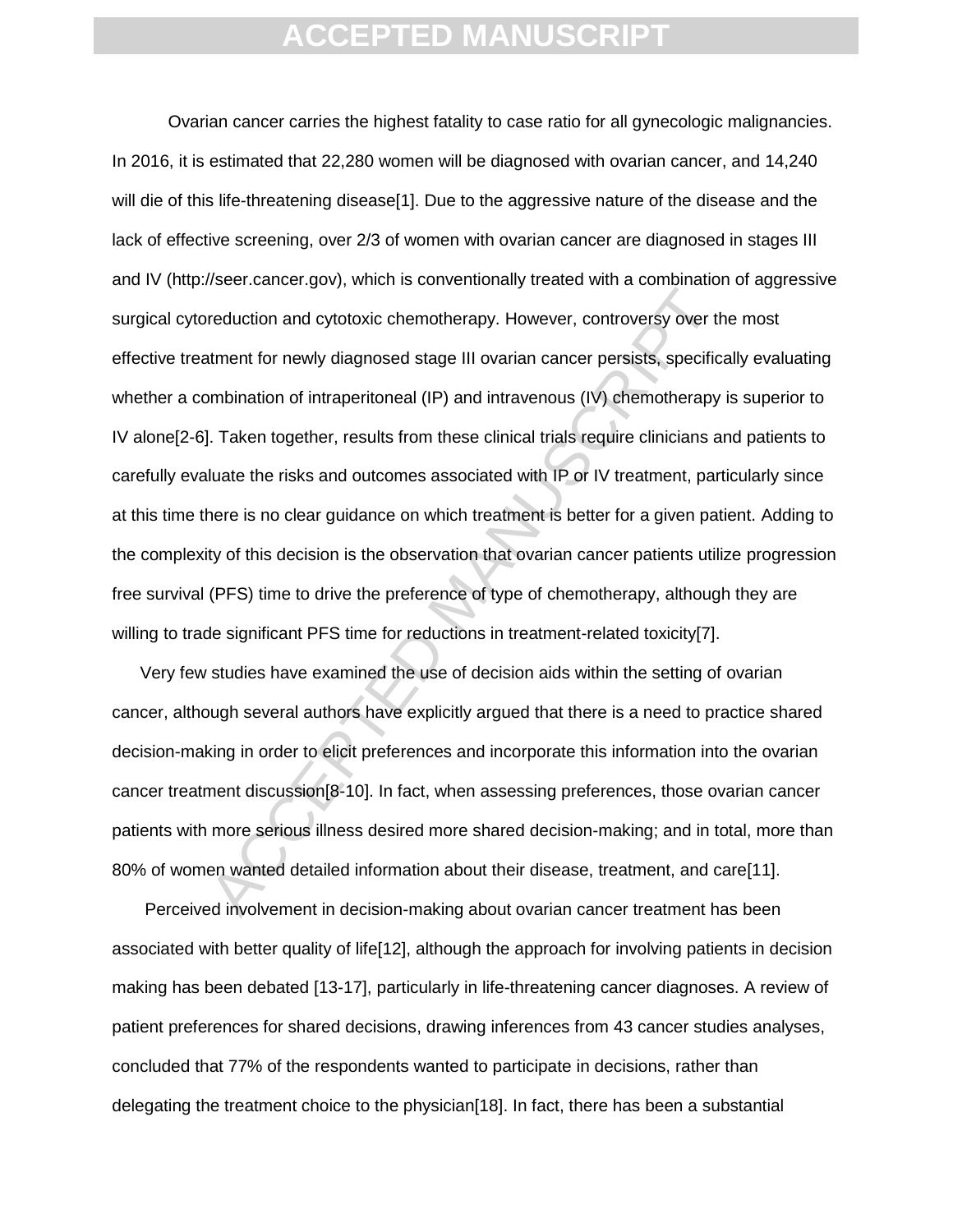increase in the percent of cancer patients who wish to participate in medical decision-making, reaching 85% over the last decade[18].

The purpose of this study was to develop and test the effectiveness of a Patient-Centered Outcome Aid (PCOA) compared to a control condition of usual care, as patients chose between IV or IP therapy for advanced ovarian cancer. We developed an internet-based decision aid to improve patient-centered outcomes and tested it within a randomized clinical trial. The purpose of this paper is to describe the clinical trial development and protocol.

### **2. Methods/design**

#### *2.1 Conceptual Model*

The contered outcomes and tested it within a randomized clinical trial<br>is to describe the clinical trial development and protocol.<br> **Acception**<br> **Acception**<br> **Acception**<br> **Acception**<br> **Acception**<br> **Acception**<br> **Acception**<br> We used shared decision-making to frame the conceptual model, with the specification that PCOA supplements, rather than replaces, the physicians' counseling about treatment options. Shared decision-making, defined as a decision-making process jointly shared by patients and their health care providers[19], explicitly places the patient at the center of care[20], educating and facilitating knowledge and understanding of the best available evidence of the risks and benefits across all available options while ensuring that the patient"s values are taken into account[21]. Shared decision-making practice is known to improve when healthcare professionals are provided with feedback, educational meetings and materials, and use of patient decision aids[22]. Decision aids increase the patient"s involvement, and improve both knowledge and a realistic perception of outcomes[23]. In essence, the decision aid utilizes the patient"s personal views and preferences over benefits and harms, and prepares them to participate with their health care practitioner in making a decision, thereby directly facilitating a shared decision-making approach.

Due to the severity of the disease, the poor prognosis, and the side effects associated with the treatment, advanced epithelial ovarian cancer is an excellent candidate for shared decision making. When these patients face difficult treatment decisions, shared decision-making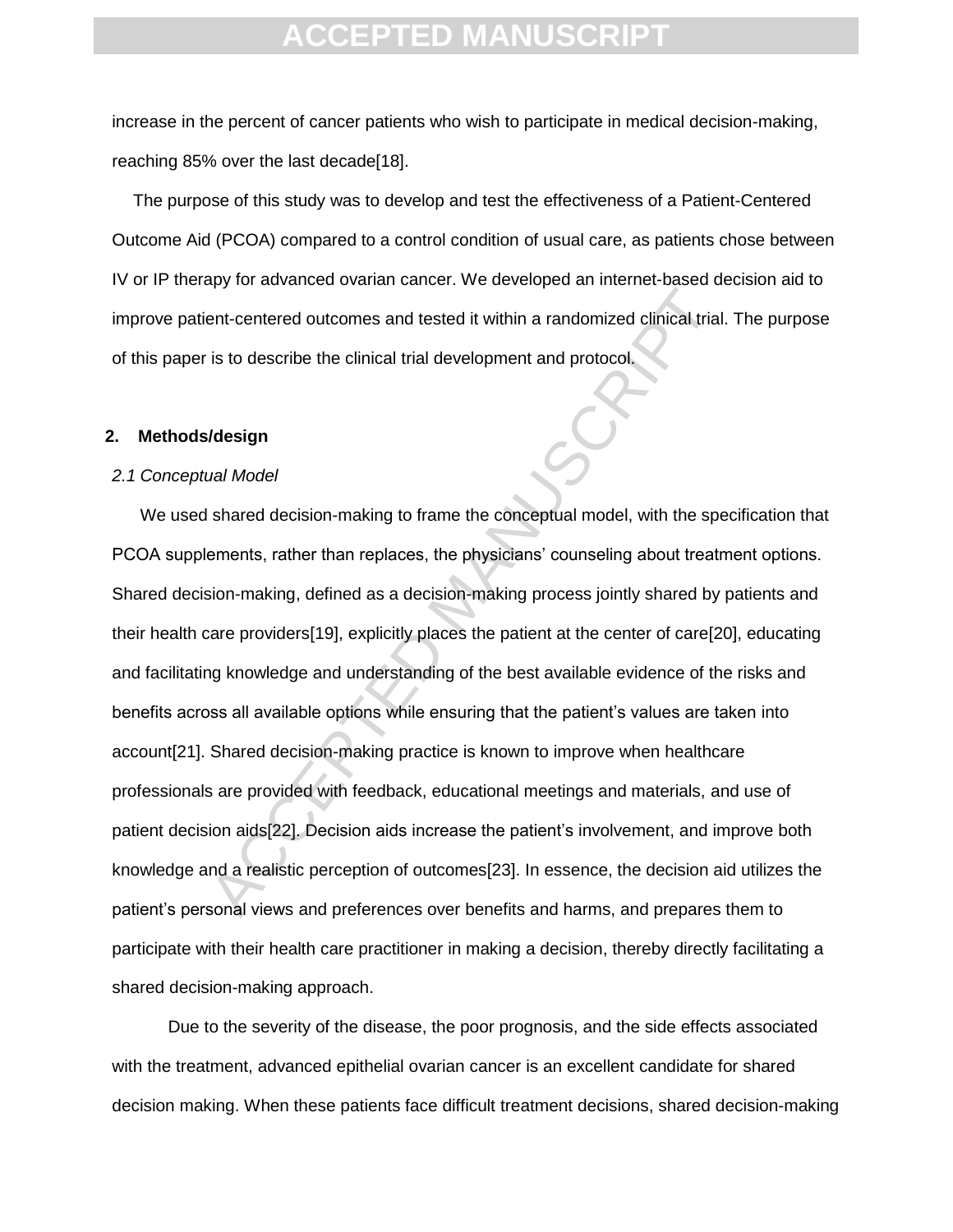can offer important advantages. These include education about treatment options, their potential consequences, and potential risks and benefits. Further, shared decision-making facilitates an understanding of preferences, possibly through a formal preference elicitation exercise and always through active patient participation in the treatment choice decision. It is hypothesized that patients who are given the opportunity to participate in this process will feel ownership of the decision, will be more satisfied with the decision, and will likely perceive themselves to have better treatment outcomes, irrespective of the treatment chosen.

### a. *Focus Groups and Cognitive Interviews*

will be more satisfied with the decision, and will likely perceive them<br>ent outcomes, irrespective of the treatment chosen.<br>CCUS Groups and Cognitive Interviews<br>holder focus groups and cognitive interviews<br>were conducted t Stakeholder focus groups and cognitive interviews were conducted to inform each component of PCOA development. We conducted three separate focus groups of two hours duration, during which clinical stakeholders provided advice on 1) customizing risk information, 2) educational module content regarding ovarian cancer treatment and treatment side effects, 3) side effects and their severity levels (e.g. mild pain, moderate pain, etc.) which might occur from chemotherapy delivered either intraperitoneally or intravenously, and 4) wording of personal tradeoffs between survival and adverse events associated with treatment. Clinical team stakeholders included physicians, research assistants and nurses who represented urban and rural perspectives across 9 national sites in each region of the United States. In addition, 16 cognitive interviews, varying in length between one and 1.5 hours were conducted with women without cancer, and women who had a family member with cancer. They were asked to review each PCOA mock-up screen and respond to questions such as sensibility and meaning of the screen content, whether too much or too little information was on each screen, and whether the instructions for the preference elicitation exercise and the time tradeoff exercise were clear. Six ovarian cancer survivors also participated in interviews and provided feedback on the topics above, and a group of "advocate" stakeholders of ovarian cancer survivors were convened in person for 2 hours to critique each component of PCOA, including the ease with which the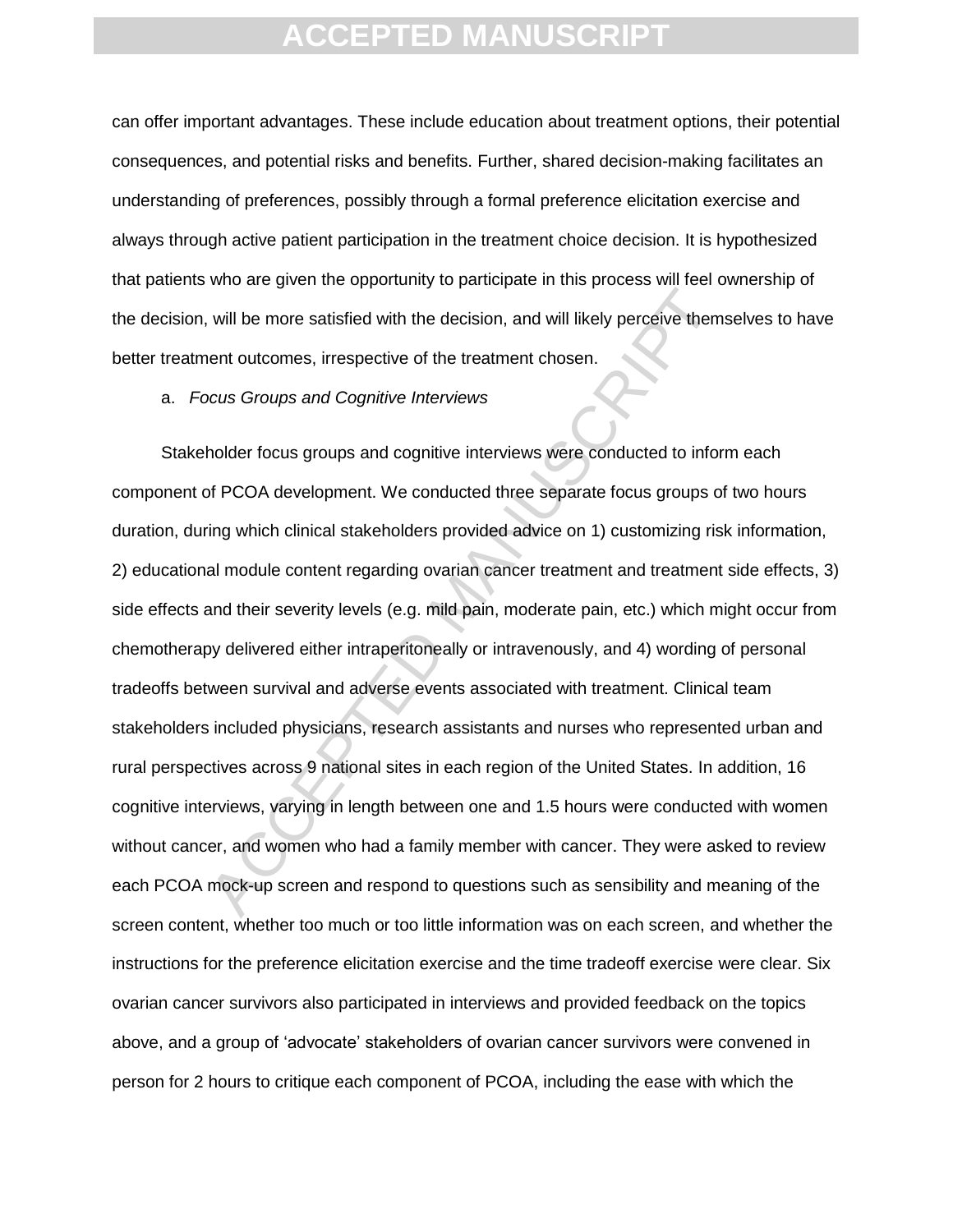screens could be navigated, the graphic appeal, and the user-friendly nature of the tool. Pilot testing of PCOA occurred with three patients each from OSU, Duke and University of Oklahoma in order to test the functionality of the device.

#### *b. Delphi Survey of Expert Panel*

gh a modified Delphi technique we sought to determine the degree of regarding the probabilities of specific patient outcomes associated with y. Clinical experts estimated survival probabilities for two types of particular Through a modified Delphi technique we sought to determine the degree of professional consensus regarding the probabilities of specific patient outcomes associated with IV and IP chemotherapy. Clinical experts estimated survival probabilities for two types of patients: a healthier (low comorbidities) and a less healthy (high comorbidities) patient, based on prespecified scenarios. Through this iterative anonymous process consensus was ultimately achieved. This informed PCOA estimates for survival for both IV and IP[24]. This was particularly important since the survival results of GOG 252 were not publically available until after the PCOA RCT had completed recruitment.

### *c. GOG 252 Patient-reported Outcome Data Analyses*

A novel aspect of this study and PCOA was utilization of previous IP vs IV clinical trial information about probabilities of side effects by severity levels (which we denote for simplicity as side effects/severity dyads) conditional on the patient baseline and pre-treatment clinical risk factors. These allowed us to calculate expected marginal disutilities for side effects/severity dyads. To obtain the conditional probabilities we performed an analysis of the GOG 252 data, in order to identify specific patient/"host" characteristics or groups of characteristics that quantify the likelihood that an individual woman will experience a grade 3-4 adverse event. GOG 252 is a recently completed trial with one IV regimen, and two IP regimens. We analyzed specific GOG 252 patient-reported outcome data, comparing IV and IV/IP treatments in order to obtain the predicted probabilities of the side effects of pain, nausea and vomiting, neurotoxicity and fatigue at three levels: mild, moderate and severe, conditioned on the patient"s personal and clinical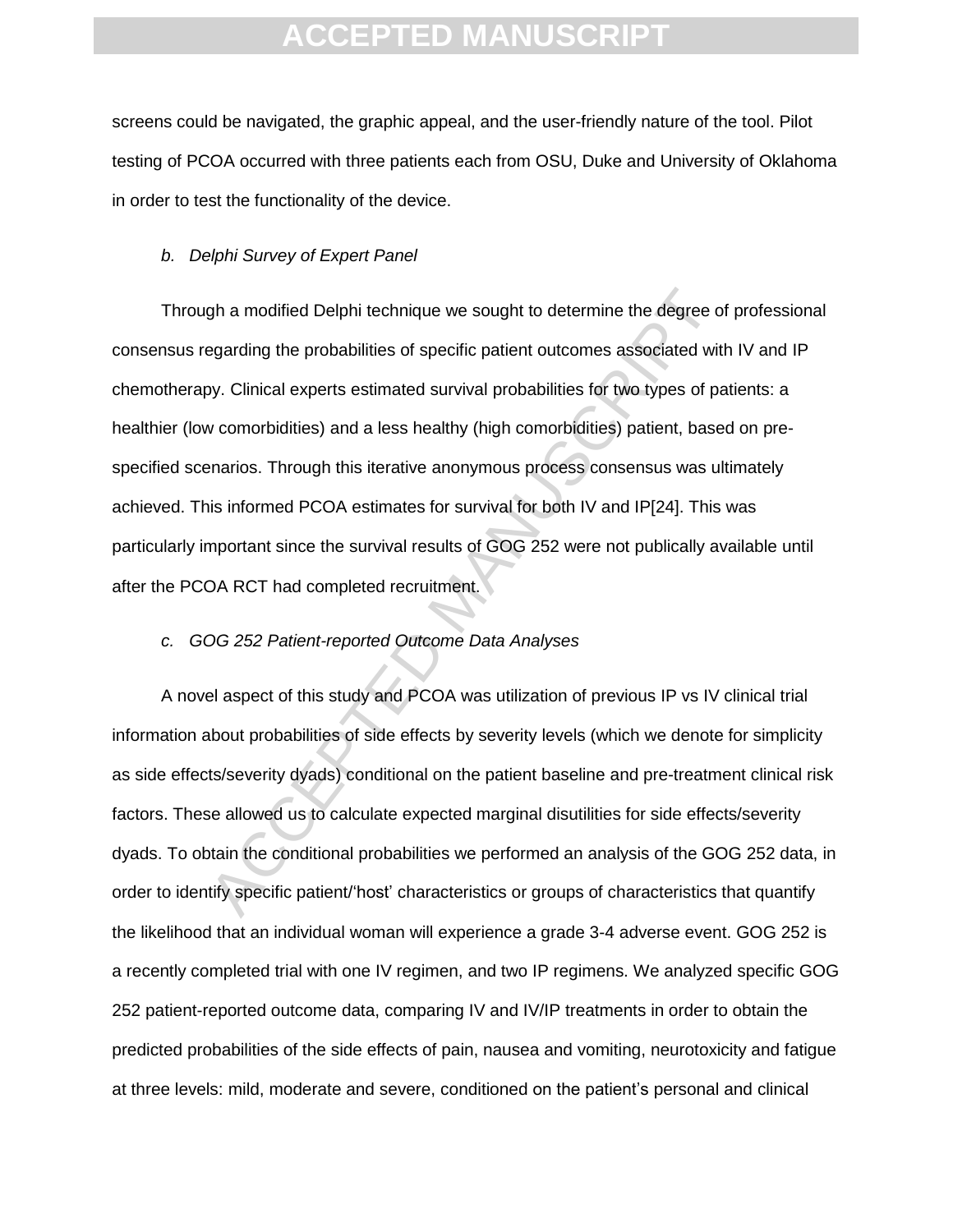characteristics before treatment began. These probabilities were then applied to the patient"s elicited preferences with respect to side effects to obtain the expected disutility of the side effects for a patient conditional on her baseline health status.

#### *d. Description of PCOA*

is includes four components. The first includes a customized informatially relevant given the condition and the risks the patient was facing (component is an educational module regarding ovarian cancer treatmet defects. Th PCOA includes four components. The first includes a customized information module that was individually relevant given the condition and the risks the patient was facing (see 2.1.d.i.). The second component is an educational module regarding ovarian cancer treatment and treatment side effects. The third guides the patient through a series of queries designed to elicit her preferences regarding the side effect/severity dyads (e.g. mild pain, moderate pain, etc.) which might occur from chemotherapy delivered either IP or IV. The fourth module assists the patient in discovering her personal tradeoff between survival and the adverse events associated with treatment. This information was presented graphically, giving her an opportunity to revisit her choices, and to test the sensitivity of the tradeoff of these choices. This was summarized on screen, and printed to enhance the follow-up discussion with the treatment team and support shared decision making.

#### *i. Customized Information Module*

PCOA was constructed based on the assumption that side effects associated with IP therapy are worse than IV therapy during the 6 months of active treatment, but that survival is longer. Therefore, the decision between IP and IV treatments relied on the individual tradeoff between the marginal utility of survival and the marginal disutility of side effects due to IP. However, we personalized patients" risk of side effects based on their own characteristics. These data were used to develop regression models predicting for each patient her probability of experiencing each side effect with either IV or IP treatment, based on data available from GOG 252. Physicians rated the patients as either "healthy" or "less healthy" based on the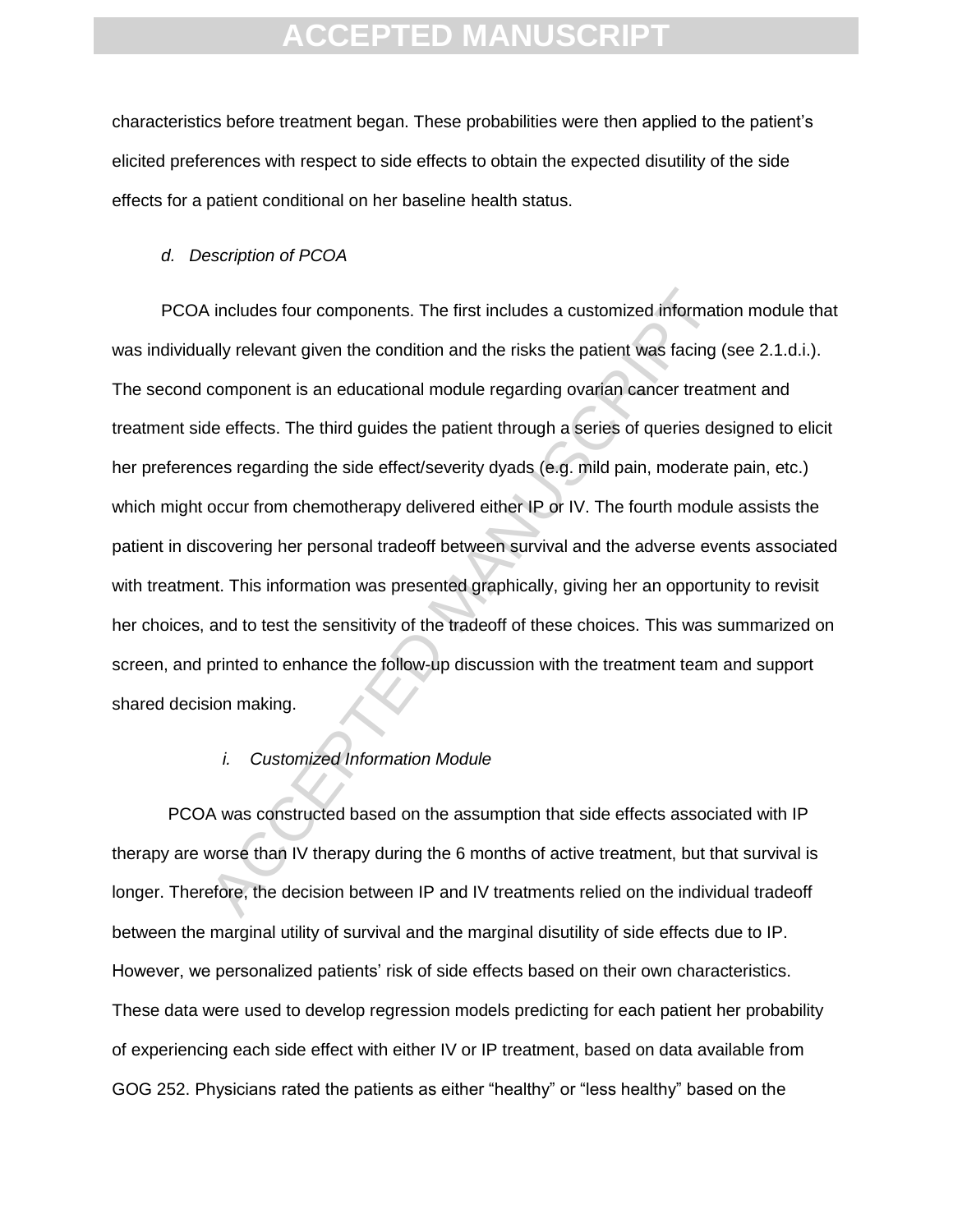patient"s overall medical condition at the time of study enrollment, and the complexity of her cytoreduction and postoperative course. This rating of the patient"s health status (0 or 1) was used to inform the toxicity and survival estimates that were imputed into the PCOA decision tool. This predictive algorithm was applied to the personal health and socio-demographic information of the patient. This provided PCOA with the predicted probabilities for each side effect and its severity that the patient might experience with either IV or IP.

### *ii. Educational module*

the patient might experience with either IV or IP.<br>
ii. Educational module<br>
A first takes users through a series of screens educating them about<br>
tions available to newly diagnosed ovarian cancer patients, in this calescri PCOA first takes users through a series of screens educating them about the cancer treatment options available to newly diagnosed ovarian cancer patients, in this case IV or IP therapy, and describes why this information might be important and useful when making a decision about cancer treatment. It then walks the patient through potential side effects. Side effects of treatment are defined first, and then the user can click on examples illustrating symptom severity of mild, moderate or severe (e.g., see Fig. 1 & 2) for each of the following: fatigue, peripheral neuropathy, pain, and nausea and vomiting. The symptom levels were based on NCI Common Toxicity Criteria Adverse Event version 3 (CTCAE) criteria. Users can swipe back to other screens to review, or swipe forward to continue.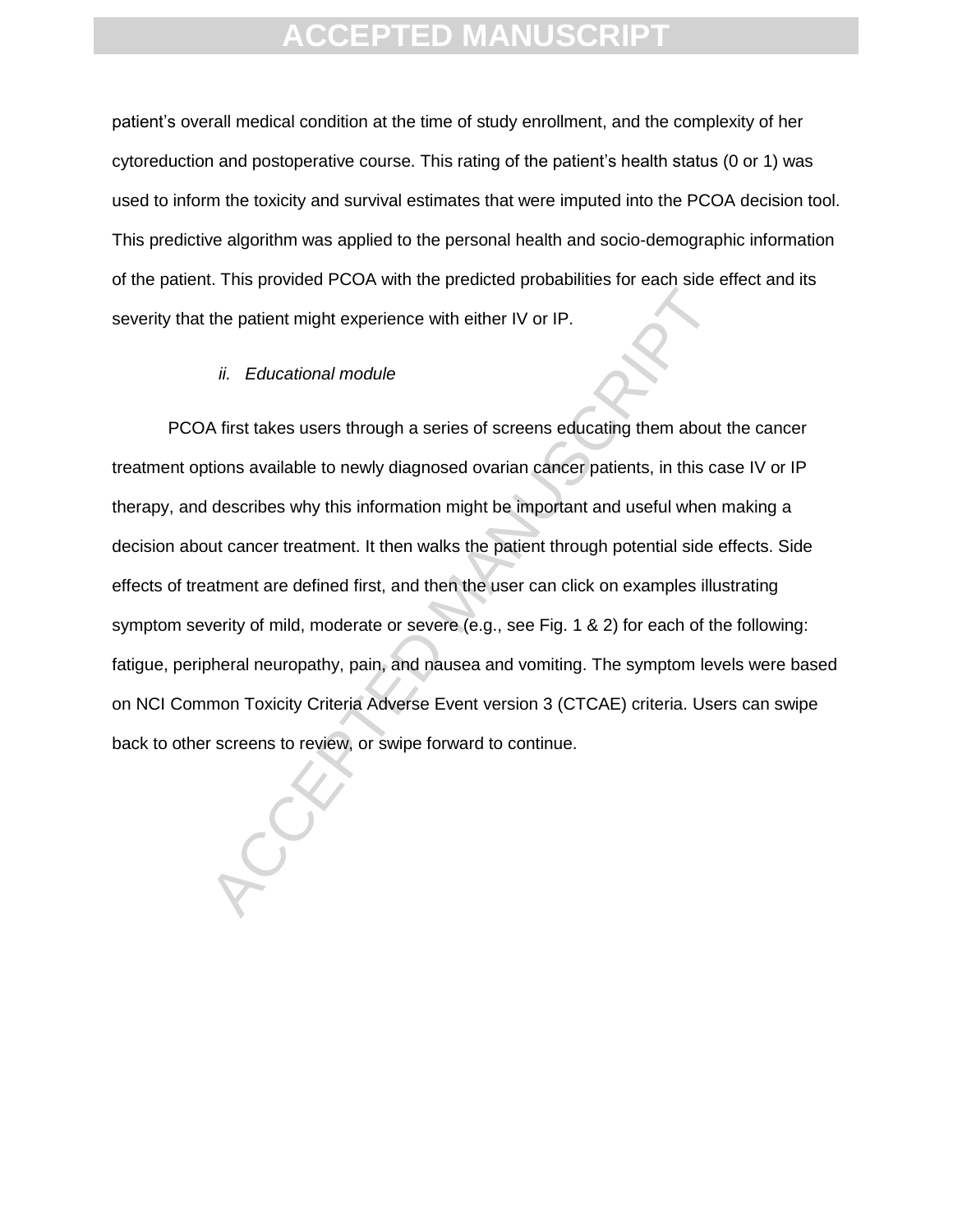



*iii. Preference elicitation module*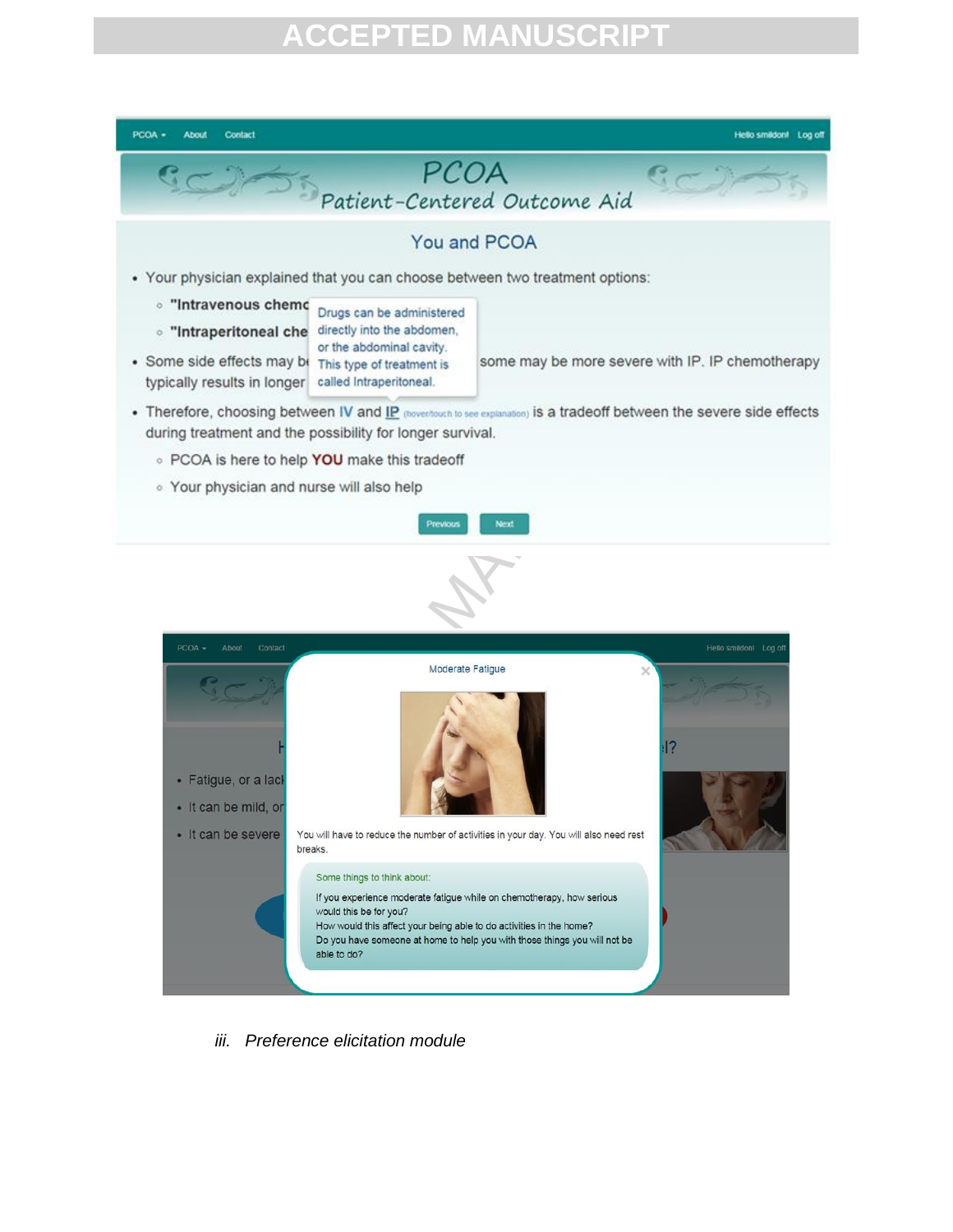at all" to 100 – defined as "worst possible". Ties are allowed and pati<br>mind and rearrange the dyads if they wish. They can also go back fr<br>to the educational module to read again about any particular dyad if<br>memory, and t This module was developed to elicit the patient"s values and the relative importance she assigns to the different treatment attributes, in this case the treatment side effects and their level of severity. First, the user is presented with a pre-recorded audiovisual demonstrating the ranking exercise. Patients are presented with a list of the 12 side effects/severity dyads and asked to place them on a Visual Analog Scale, ranking them from 0 – defined as "not bothersome at all" to 100 – defined as "worst possible". Ties are allowed and patients can change their mind and rearrange the dyads if they wish. They can also go back from the ranking screen back to the educational module to read again about any particular dyad if they need to refresh their memory, and then come back without losing the choices they have already made. Before proceeding, they see a summary of their ranking which allows them another opportunity to change their choices. In order to elicit preferences for survival and to link them to the preferences for the side effects, patients are asked to respond to time tradeoff questions comparing additional months of life in good health against 6 months with the worst side effect/severity dyad that they identified. They go through a series of titrating questions starting with five years of healthy life until they reach equivalency.

### 2.24. *Outcomes module*

The patient's preference, or utility values, that were revealed in the previous module are combined with the predicted probabilities that the patient would experience from each side effect/severity dyad to calculate the expected marginal disutility of IP for this patient. Her revealed survival utility is combined with her survival probability per the Delphi survey to calculate her expected marginal utility of survival. A comparison of the two provides the patient with an indication if IP or IV might be better for her given her preferences and baseline clinical condition. This information is then provided both on the screen and is printed and the patient takes the information to the discussion with her physician regarding choice of cancer treatment (IP versus IV). This information was presented as the intended starting point for a true shared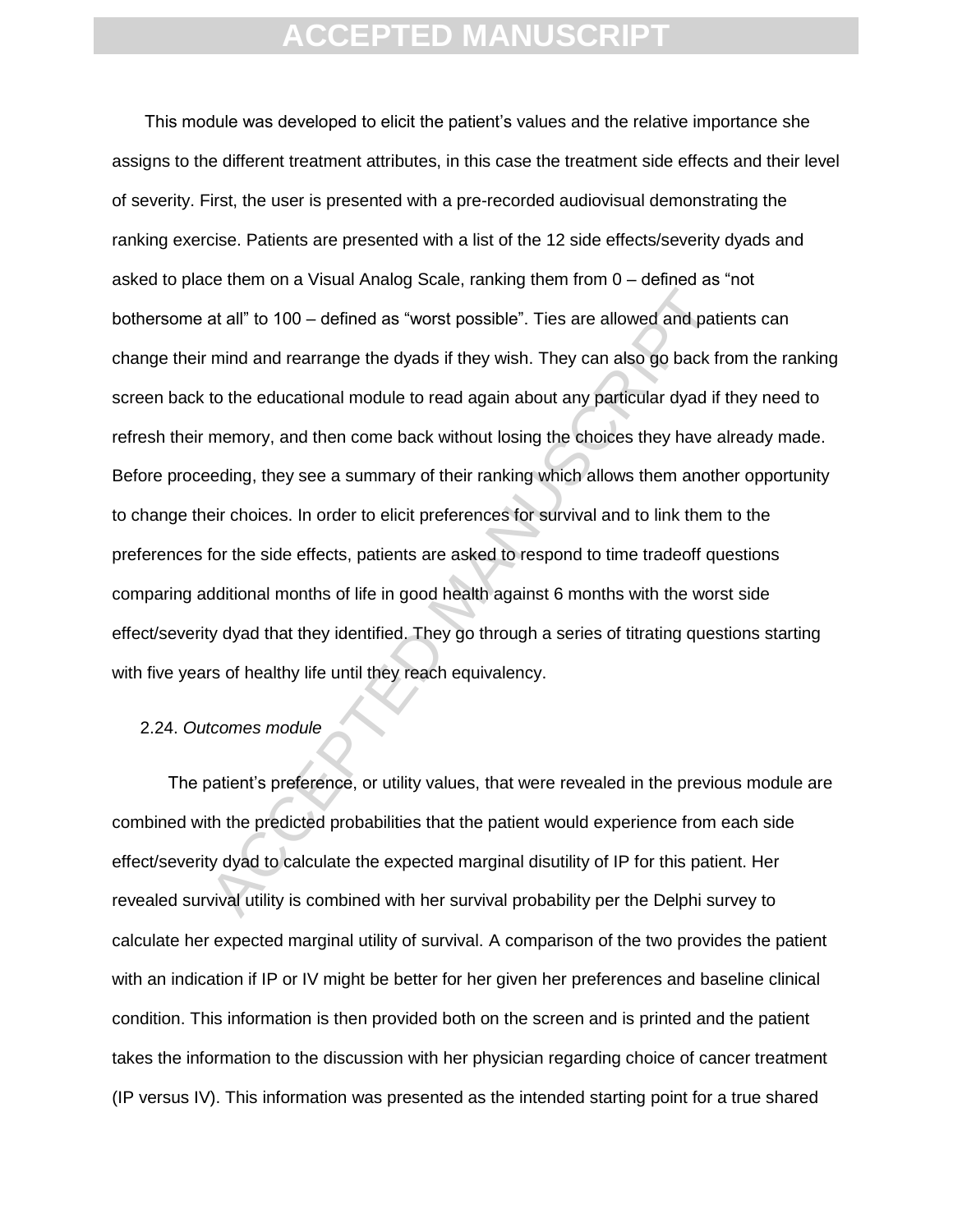decision making process; where the patient is knowledgeable about the facts of her disease, her treatment options and her preferences.



### 2.3 *Study design*

The PCOA intervention was evaluated using a two-arm randomized controlled trial (RCT; Fig. 3), NCT 02259699. Study comparisons were made between patients randomly assigned to the PCOA group versus those assigned to usual care. The design, conduct and reporting of this RCT adhered to the Consolidated Standards of Reporting Trials (CONSORT) guidelines for trials. Human subjects" approval for this study was obtained from the Institutional Review Board of the University of California, Irvine and each of the study sites.

### *2.4 Study setting*

This RCT enrolled advanced optimally debulked ovarian cancer patients from 9 gynecologic cancer practices, located in urban and rural areas of the US. Institutions were invited to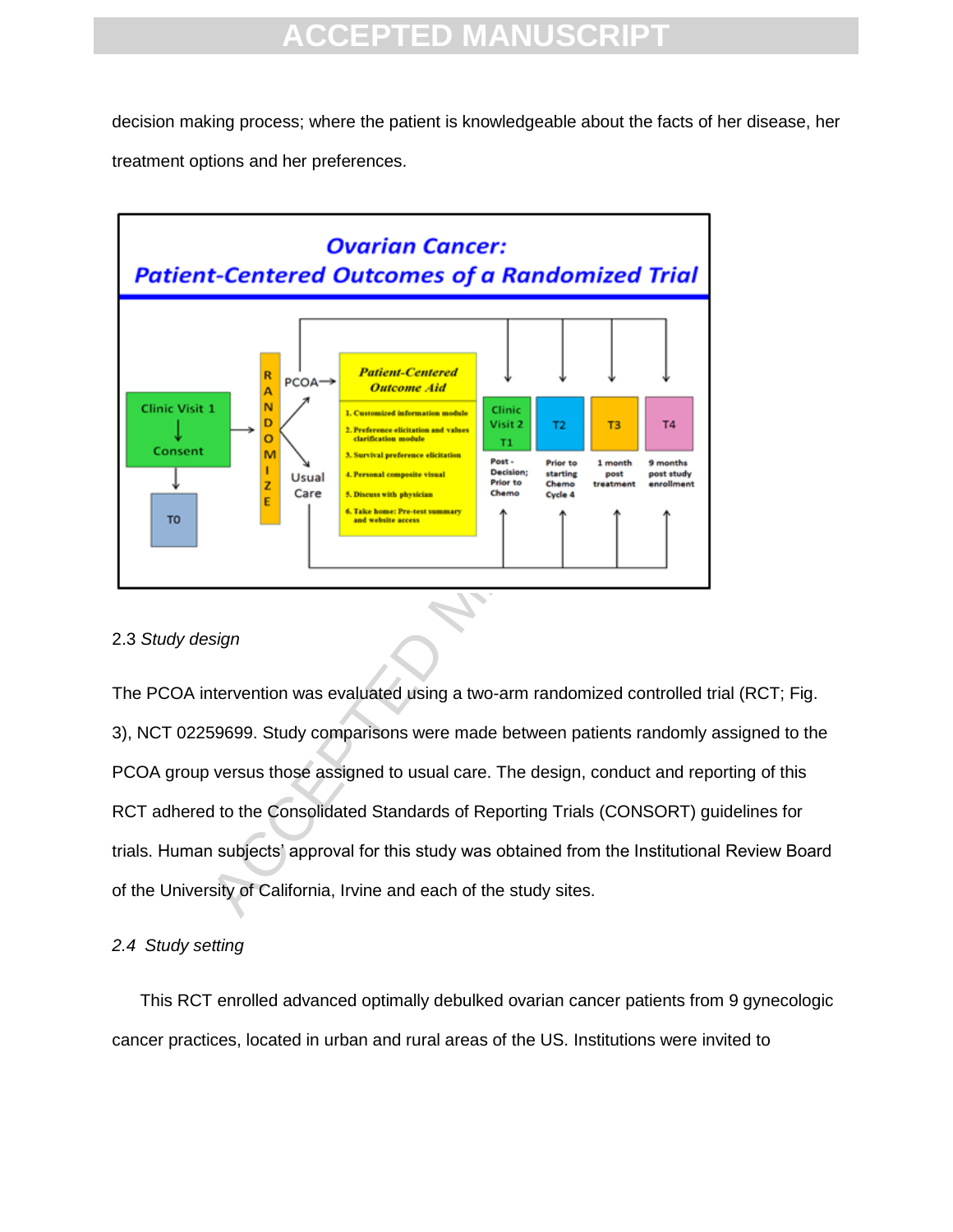participate if they provided both IV and IP therapies to their eligible patients. The study recruitment period was December 2014 to March 2016.

### *2.5 Eligibility screening and recruitment*

bost-operatively (after primary or interval cytoreduction) to be candidement, were identified. At the time of a typical discussion regarding action of a typical discussion regarding action of a typical discussion regarding Patients who had been optimally cytoreduced with stages II to IV ovarian cancer, and were determined post-operatively (after primary or interval cytoreduction) to be candidates for either IV or IP treatment, were identified. At the time of a typical discussion regarding adjuvant chemotherapy for ovarian cancer (in the hospital after surgery or at an outpatient clinic visit, typically 2-4 weeks following cytoreductive surgery), study-eligible patients were identified. After introducing the study to the patient, those who were interested were consented. Patients who had received three courses of neoadjuvant chemotherapy prior to the cytoreductive surgery were also considered study eligible if they were still considered a candidate for either IV or IP treatment postoperatively, although we hypothesized that there may be important patientreported outcome or disease differences based on their prior chemotherapy experience compared to those who were chemotherapy naive.

#### *2.6 Randomization*

Randomization occurred after the patient was consented and registered. Patients were randomized using a 1:1 ratio to either the PCOA intervention or Usual Care. Randomization was stratified by site to ensure balance between arms at all participating sites.

### *2.7 Enrollment and Study population*

128 patients were consented to the study. With a sample size including 64 patients per arm, the study had 80% power to detect a difference between groups in the primary outcomes of interest Satisfaction with Decision and Decisional Regret of 0.5 SD using a two-sided two-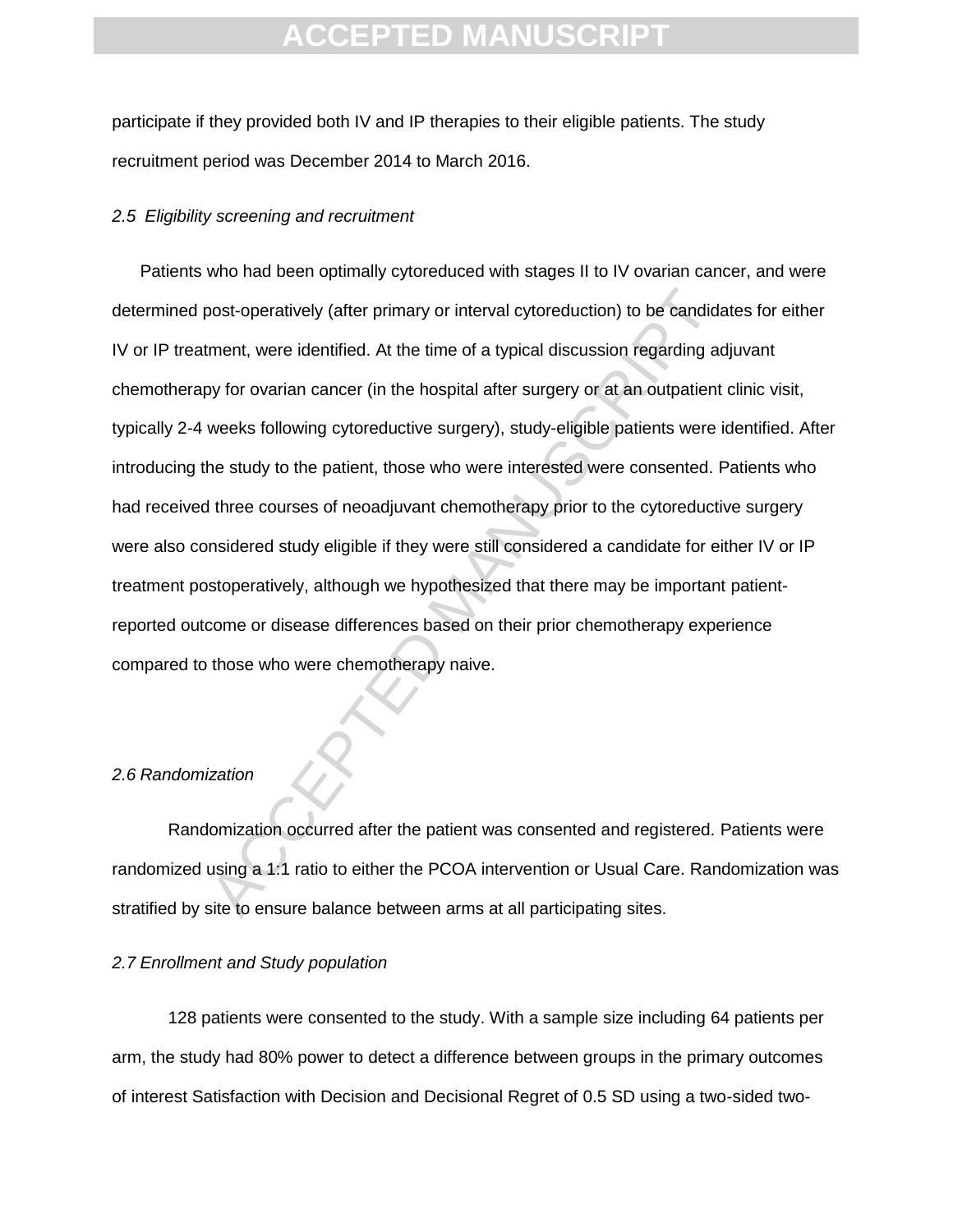sample t-test. Four subjects were subsequently deemed ineligible. Therefore, 124 were randomized into either the PCOA intervention (N=64) or Usual Care (N=60). The figure 2 CONSORT diagram reports on survey completion rates prior to chemotherapy cycle 4 (T2), which is an assessment conducted during active treatment. Primary reasons for uncompleted surveys included "patient too ill/hospice" and "patient deceased."

**ACCEPTED MANUSCRIPT**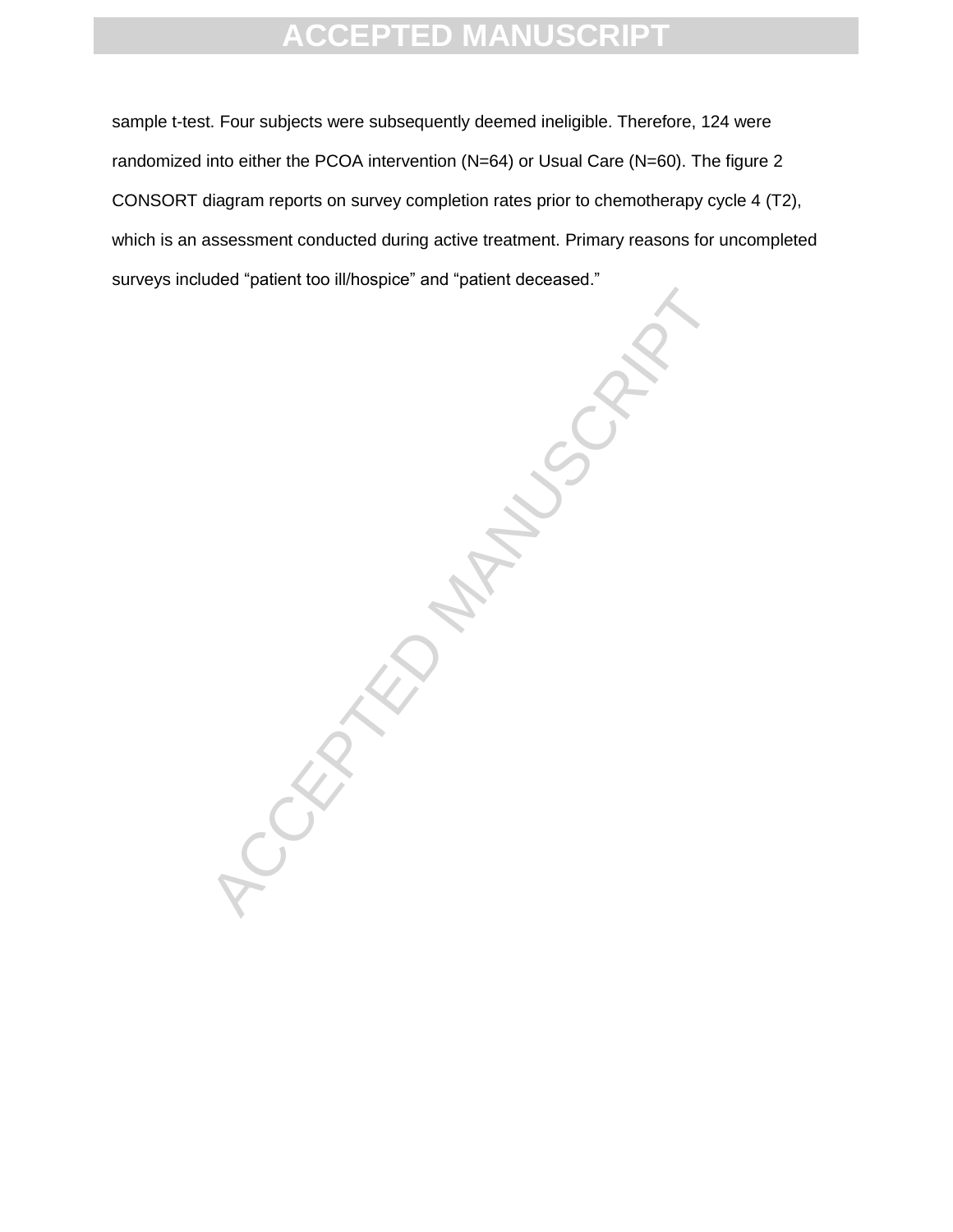

### *2.8 Intervention*

Patients randomized to the intervention group were given access to PCOA on an iPad that was provided to them during the first postoperative clinic visit. The research assistant enabled the device and assisted the patient in obtaining her unique password that "unlocked" the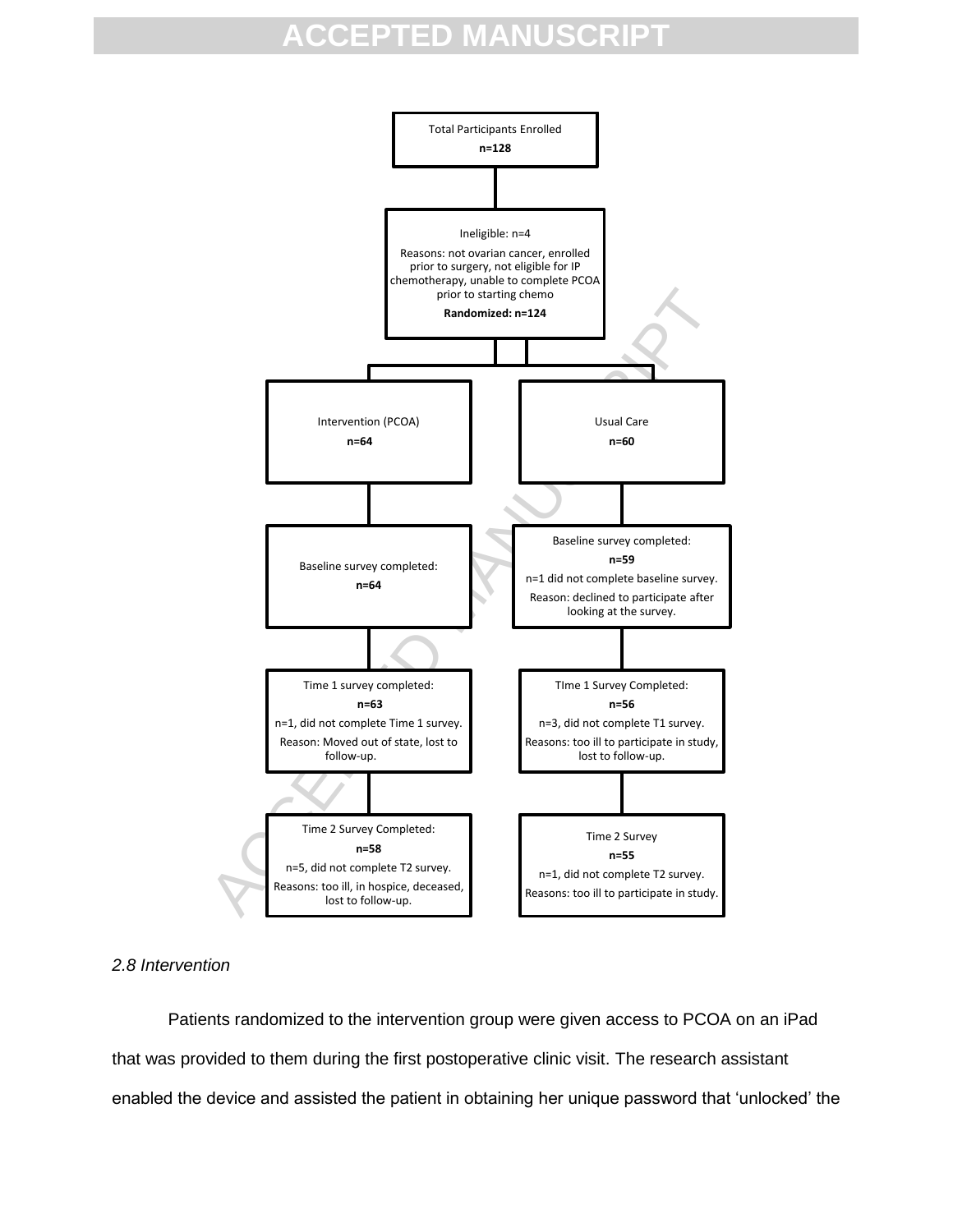program. Before leaving the clinic patients were given a password that allowed them to access it from home on an internet connected computer if they wished.

| PCOA<br>Contact<br>About                                                      | Hello smildon! Log of |
|-------------------------------------------------------------------------------|-----------------------|
| PCOA                                                                          |                       |
| Patient-Centered Outcome Aid                                                  |                       |
| How can you access PCOA at home?                                              |                       |
| /ou will need:                                                                |                       |
| ○ A computer or/                                                              |                       |
| ○ An iPad or/                                                                 |                       |
| ○ An iPhone                                                                   |                       |
| • With internet access                                                        |                       |
| ou will get from your medical team:                                           |                       |
| • A web address to the PCOA web site                                          |                       |
| • Your own personal user ID and password                                      |                       |
| • A phone number to call for help                                             |                       |
| • An email address for your medical team if you have more questions           |                       |
| • Accessing PCOA from home is as secure as accessing it from the clinic.      |                       |
| • Do not share your user ID and password with anyone.                         |                       |
|                                                                               |                       |
| Group<br>assigned to the control group received usual care only, which was ic |                       |
| he PCOA group except that the patients were not exposed to the PC             |                       |
| nt-reported Data Sources and Collection                                       |                       |
|                                                                               |                       |

### *2.9 Control Group*

Patients assigned to the control group received usual care only, which was identical to that provided in the PCOA group except that the patients were not exposed to the PCOA decision aid.

### *2.10 Patient-reported Data Sources and Collection*

We utilized well-validated measures with sound psychometric properties to assess the primary and secondary patient-reported outcomes. Satisfaction with decision[25] and decisional regret[26] were primary outcomes based on the hypothesis that women in the intervention arm would be more satisfied with the decision process, and would experience less decisional regret after treatment ensued. Secondary patient-reported outcomes included measures of quality of life[27], neuropathy[28], abdominal discomfort[29], fatigue[30], shared decision-making[31], and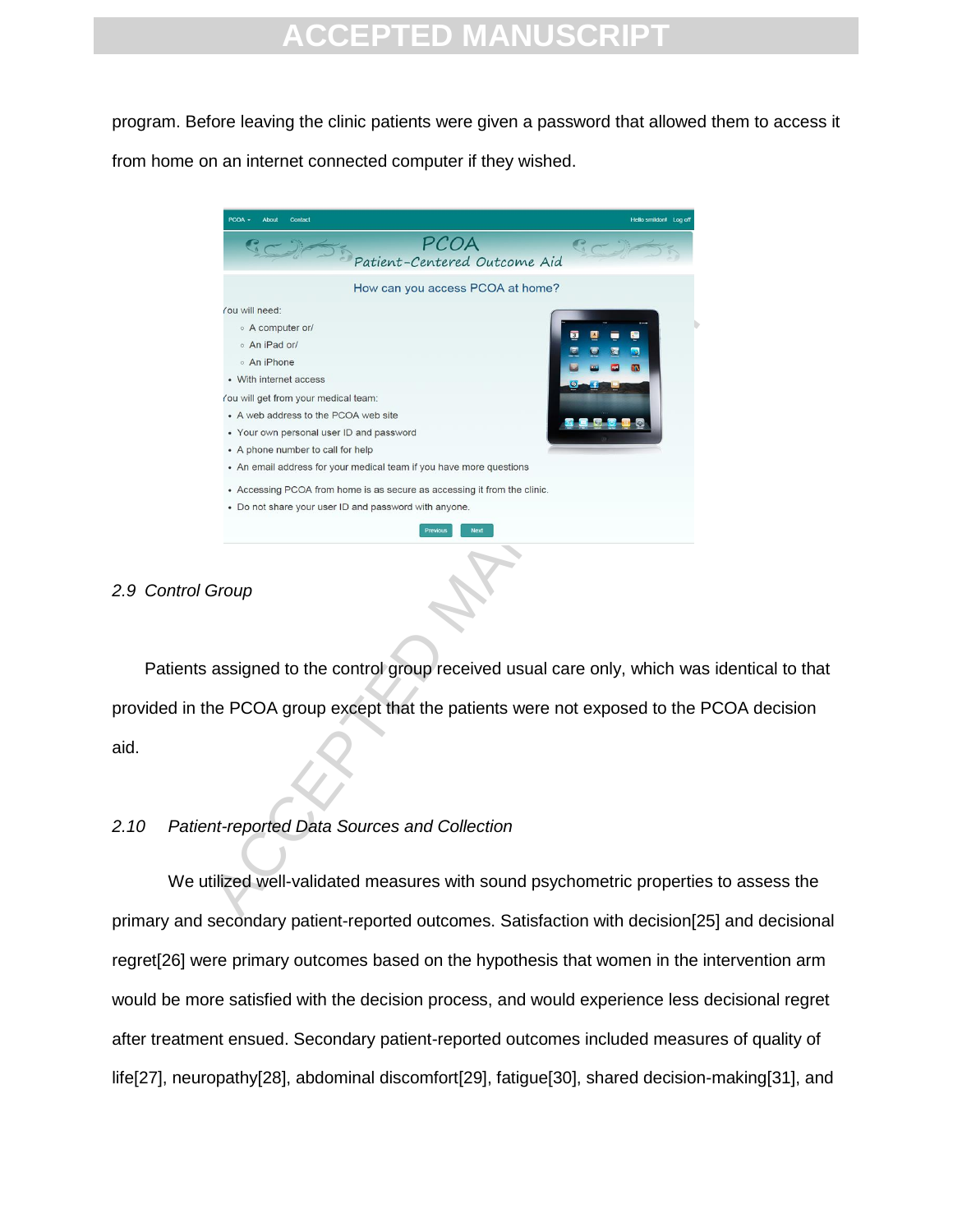diplarity the matter of a dramater and a route of administration (upon, the Satisfaction with Decision and Shared Decision-Making me<br>
inch was prior to initiation of treatment following cytoreduction. Assess<br>
with decision satisfaction with careand treatment[32, 33], selected to further evaluate the potential effectiveness of the PCOA intervention. Usability and acceptability of PCOA were assessed from the intervention arm participants through a brief self-report survey at the second clinic visit (T1). QOL and fatigue were measured at the first clinic visit, considered T0 (figure 1), which was subsequent to the study consent and randomization. After the patient and physician had discussed adjuvant therapy for her ovarian cancer and a route of administration (IP versus IV) was agreed upon, the Satisfaction with Decision and Shared Decision-Making measures were collected, which was prior to initiation of treatment following cytoreduction. Assessments of satisfaction with decision, decisional regret, and satisfaction with care and treatment occurred during active treatment (T2) and follow-up (T3-T4), representing time points in which patients would have benefitted and/or had toxicities from their chosen treatment. Assessments T2 – T4 were obtained electronically, typically in conjunction with a clinic visit.

### *2.11 Functionality of PCOA*

We collected information about all key strokes and mouse clicks by users of PCOA and the time in which they occurred. This information allowed us to observe how patients used PCOA. For example, we could observe if the user did their preference elicitation more than once and what their choices were in each iteration, and, if they read any of the educational screens more than once, and which educational screen they spent more time on.

### **3 Baseline Results**

The majority of participants were White (92%), with private insurance (66%), and a mean age of 58 years. Enrolled patients most commonly had Stage IIIc (66%), and Grade 3 disease (91%). Table 1 displays disease and treatment characteristics at study enrollment, comparing those with and without neoadjuvant treatment. Patients who received neoadjuvant therapy were more likely to have higher stage disease (p=0.004), less likely to have had a colon resection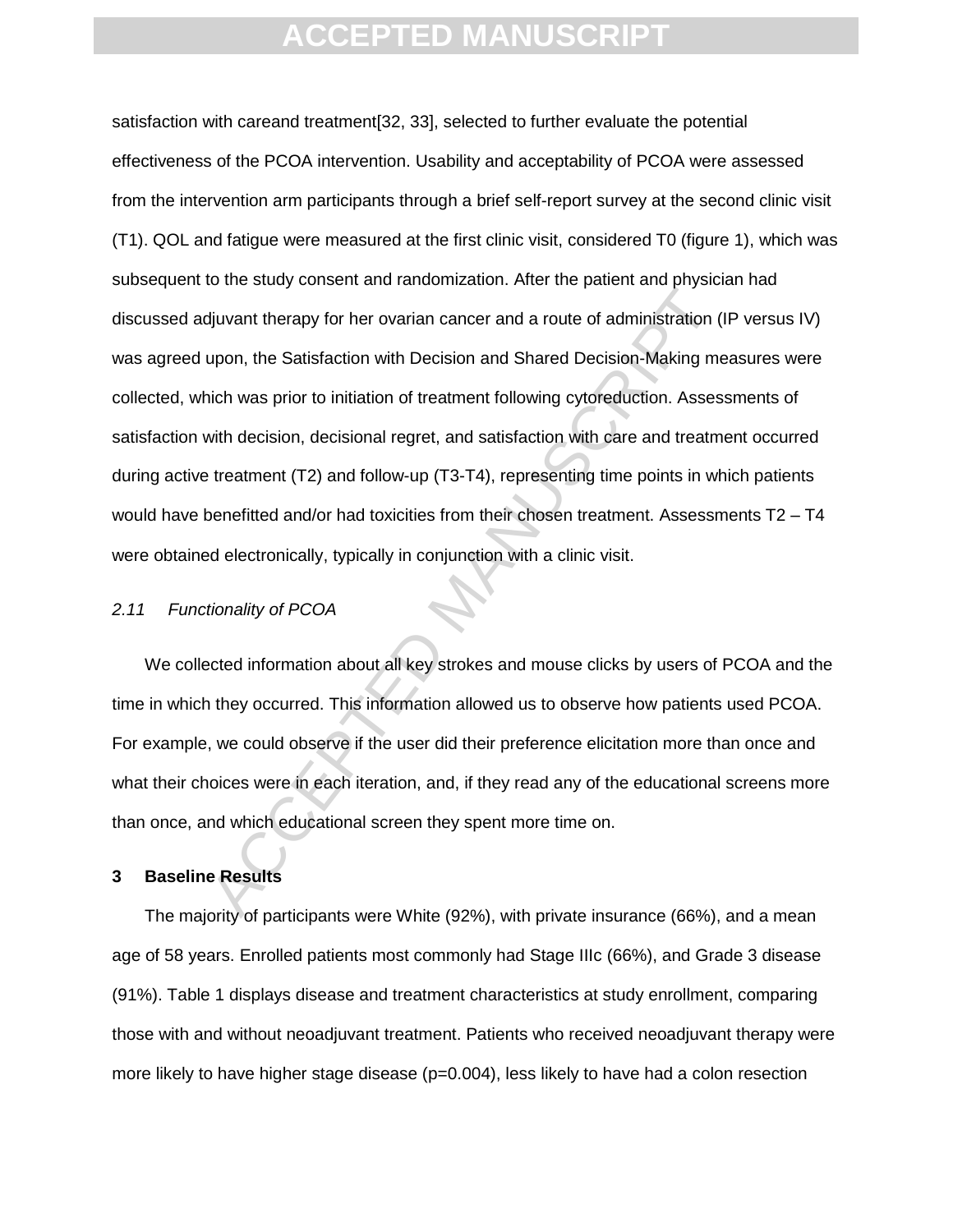(p=0.010), and more likely to have had residual disease (p=0.021). Among all participants, performance status (PS) was judged as roughly equivalent between PS 0 (50%) and PS 1 (48%), with physician ratings of the patients' health status as generally healthy at study entry (85%), as defined by criteria in section 2.9. Patient-reported outcomes on quality of life, abdominal discomfort, fatigue and neurotoxicity (Table 2), comparing those with and without neoadjuvant treatment did not differ at baseline between PCOA and Control study arms. Although patients who enrolled subsequent to three courses of neoadjuvant chemotherapy reported significantly more neurotoxicity (p=0.020), they also reported significantly better quality of life (p=0.020).

| neoadjuvant treatment did not differ at baseline between PCOA and Control study arms.                |                               |                |                     |                |                     |                         |               |             |
|------------------------------------------------------------------------------------------------------|-------------------------------|----------------|---------------------|----------------|---------------------|-------------------------|---------------|-------------|
| Although patients who enrolled subsequent to three courses of neoadjuvant chemotherapy               |                               |                |                     |                |                     |                         |               |             |
| reported significantly more neurotoxicity (p=0.020), they also reported significantly better quality |                               |                |                     |                |                     |                         |               |             |
| of life (p=0.020).                                                                                   |                               |                |                     |                |                     |                         |               |             |
|                                                                                                      |                               |                |                     |                |                     |                         |               |             |
| <b>TABLE 1: Patient Characteristics at Baseline</b>                                                  |                               |                |                     |                |                     |                         |               |             |
|                                                                                                      |                               |                | <b>All</b>          | Neoadjuvant=No |                     | Neoadjuvant=Ye<br>S     |               |             |
|                                                                                                      | <b>Patient Characteristic</b> |                | <b>Mean</b><br>(SD) | N              | <b>Mean</b><br>(SD) | N                       | Mean<br>(SD)  | p-<br>value |
| Age                                                                                                  |                               | 124            | 58.1<br>(10.0)      | 93             | 57.6<br>(10.2)      | 30                      | 60.1<br>(9.1) | 0.237       |
| <b>BMI</b>                                                                                           |                               | 124            | 27.1<br>(6.4)       | 93             | 27.6<br>(6.5)       | 30                      | 25.6<br>(5.9) | 0.135       |
|                                                                                                      |                               | N              | $\%$                | N              | $\%$                | $\mathsf N$             | $\%$          | p-<br>value |
| Study Arm                                                                                            | <b>PCOA</b>                   | 64             | 52                  | 54             | 58                  | 10                      | 33            | 0.018       |
|                                                                                                      | Control                       | 59             | 48                  | 39             | 42                  | 20                      | 67            |             |
| Ethnicity                                                                                            | Hispanic or<br>Latino         | $\overline{2}$ | $\overline{2}$      | $\overline{2}$ | $\overline{2}$      | 0                       | 0             | 0.508       |
|                                                                                                      | Not Hispanic<br>or Latino     | 119            | 97                  | 90             | 97                  | 29                      | 97            |             |
|                                                                                                      | Not reported                  | $\overline{2}$ | $\overline{2}$      | $\mathbf{1}$   | $\mathbf{1}$        | $\mathbf{1}$            | 3             |             |
| Race                                                                                                 | Non-white                     | 10             | 8                   | 6              | 6                   | $\overline{\mathbf{4}}$ | 13            | 0.230       |
|                                                                                                      | White                         | 113            | 92                  | 87             | 94                  | 26                      | 87            |             |
| Insurance                                                                                            | Medicaid                      | 5              | $\overline{4}$      | $\overline{4}$ | $\overline{4}$      | $\mathbf{1}$            | 3             | 0.504       |
|                                                                                                      | Medicare                      | 30             | 24                  | 24             | 26                  | 6                       | 20            |             |
|                                                                                                      | Private                       | 81             | 66                  | 58             | 62                  | 23                      | 77            |             |

| <b>TABLE 1: Patient Characteristics at Baseline</b> |  |  |
|-----------------------------------------------------|--|--|
|-----------------------------------------------------|--|--|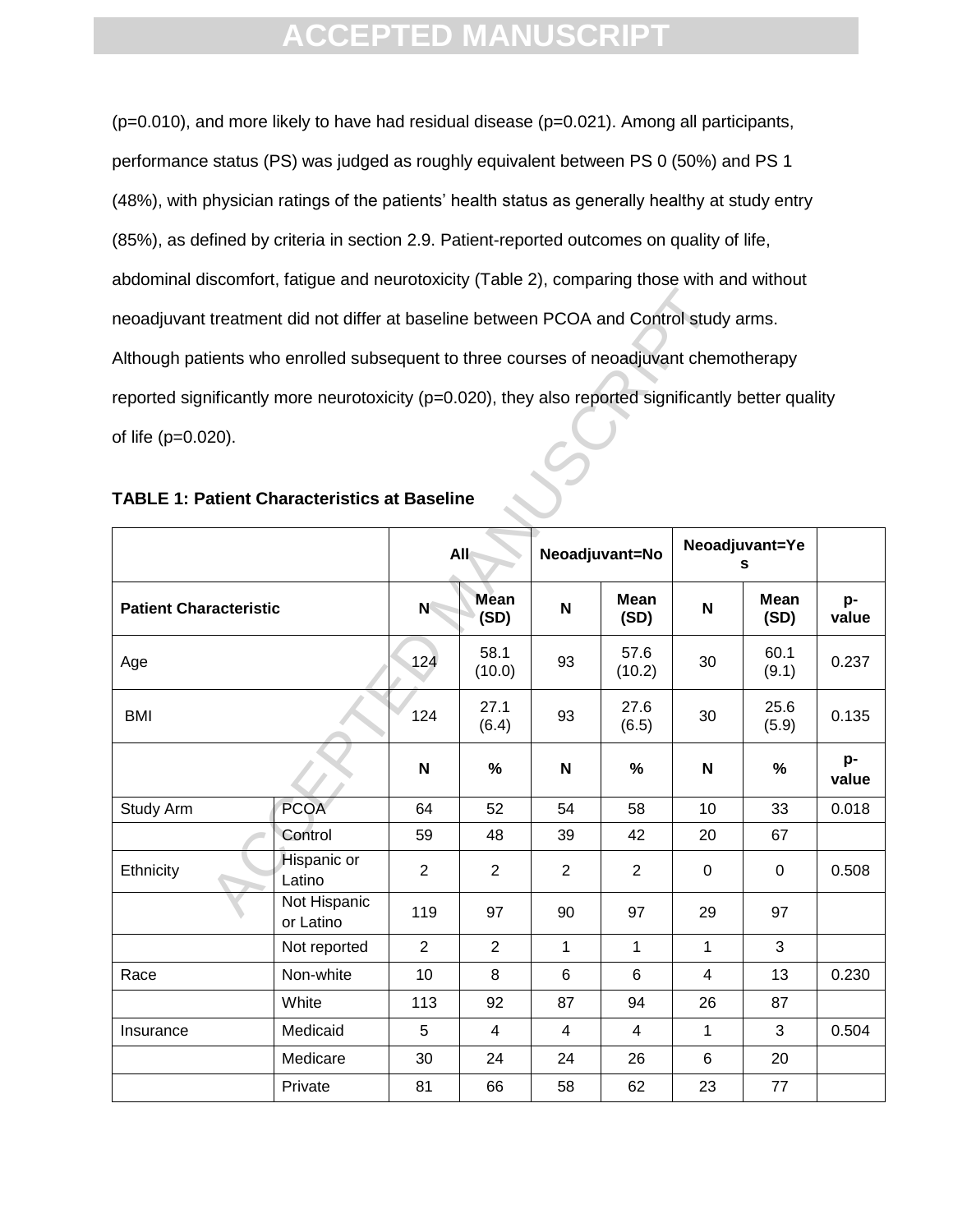|                                   | Other                                 | $\overline{5}$ | $\overline{\mathbf{4}}$ | 50                      | 5                | $\mathbf 0$     | $\pmb{0}$      |       |
|-----------------------------------|---------------------------------------|----------------|-------------------------|-------------------------|------------------|-----------------|----------------|-------|
|                                   | None                                  | $\overline{2}$ | $\overline{2}$          | $\overline{2}$          | $\overline{2}$   | $\mathbf 0$     | $\pmb{0}$      |       |
| <b>Primary Site</b>               | Fallopian tube                        | 9              | $\overline{7}$          | $\overline{7}$          | 8                | $\overline{2}$  | $\overline{7}$ | 0.864 |
|                                   | Ovary                                 | 103            | 84                      | 77                      | 83               | 26              | 87             |       |
|                                   | Peritoneum                            | 11             | $\boldsymbol{9}$        | $\boldsymbol{9}$        | 10               | 2               | $\overline{7}$ |       |
| Stage                             | $\begin{array}{c} \hline \end{array}$ | $\overline{7}$ | 6                       | $\overline{7}$          | 8                | $\mathsf 0$     | $\pmb{0}$      | 0.004 |
|                                   | III                                   | 102            | 83                      | 80                      | 86               | 22              | 73             |       |
|                                   | IV                                    | 14             | 11                      | 6                       | $6\phantom{1}6$  | $8 \,$          | 27             |       |
| Grade (N=98)                      | $\mathbf{1}$                          | 4              | $\overline{\mathbf{4}}$ | $\overline{\mathbf{4}}$ | $6 \overline{6}$ | $\mathbf 0$     | $\pmb{0}$      | 0.383 |
|                                   | $\overline{2}$                        | 5              | 5                       | 3                       | 4 <sup>1</sup>   | $\overline{2}$  | 8              |       |
|                                   | 3                                     | 89             | 91                      | 65                      | 90               | 24              | 92             |       |
| Surgical<br>Complications         | No                                    | 106            | 86                      | 79                      | 85               | 27              | 90             | 0.486 |
|                                   | Yes                                   | 17             | 14                      | 14                      | 15               | $\mathfrak{S}$  | 10             |       |
| Colon resection                   | <b>No</b>                             | 88             | 72.                     | 61                      | 66               | 27              | 90             | 0.010 |
|                                   | Yes                                   | 35             | 28                      | 32                      | 34               | 3               | 10             |       |
| IP port at surgery                | <b>No</b>                             | 50             | 41                      | 36                      | 39               | 14              | 47             | 0.440 |
|                                   | Yes                                   | 73             | 59                      | 57                      | 61               | 16              | 53             |       |
| <b>Residual Disease</b><br>$(\%)$ | $\mathbf 0$                           | 82             | 67                      | 63                      | 68               | 19              | 63             | 0.021 |
|                                   | $1 - 2$                               | 28             | 23                      | 24                      | 26               | $\overline{4}$  | 13             |       |
|                                   | $\geq 5$                              | 13             | 11                      | $6\phantom{1}$          | $\,6$            | $\overline{7}$  | 23             |       |
| <b>Performance Status</b>         | $\pmb{0}$                             | 62             | 50                      | 50                      | 54               | 12              | 40             | 0.190 |
|                                   | $\mathbf{1}$                          | 59             | 48                      | 41                      | 44               | 18              | 60             |       |
|                                   | $\overline{2}$                        | $\overline{2}$ | $\overline{2}$          | $\overline{2}$          | $\overline{2}$   | $\mathbf 0$     | $\pmb{0}$      |       |
| <b>BRCA</b>                       | Negative                              | 9              | $\overline{7}$          | 3                       | 3                | $\,6\,$         | 20             | n/a   |
|                                   | Positive                              | $\overline{7}$ | $\,6\,$                 | $\overline{2}$          | $\overline{2}$   | $5\phantom{.0}$ | 17             |       |
|                                   | <b>Unknown</b>                        | 107            | 87                      | 88                      | 95               | 19              | 63             |       |
| <b>Health Resemblance</b>         | Healthier                             | 104            | 85                      | 80                      | 86               | 24              | 80             | 0.427 |
|                                   | Less Healthy                          | 19             | 15                      | 13                      | 14               | 6               | 20             |       |
| MD recommendation                 | IP                                    | 87             | 72                      | 66                      | 73               | 21              | 70             | 0.789 |
|                                   | IV                                    | 34             | 28                      | 25                      | 27               | $9\,$           | 30             |       |
| <b>Treatment decision</b>         | IP                                    | 80             | 66                      | 60                      | 65               | 20              | 67             | 0.885 |
|                                   | IV                                    | 42             | 34                      | 32                      | 35               | 10              | 33             |       |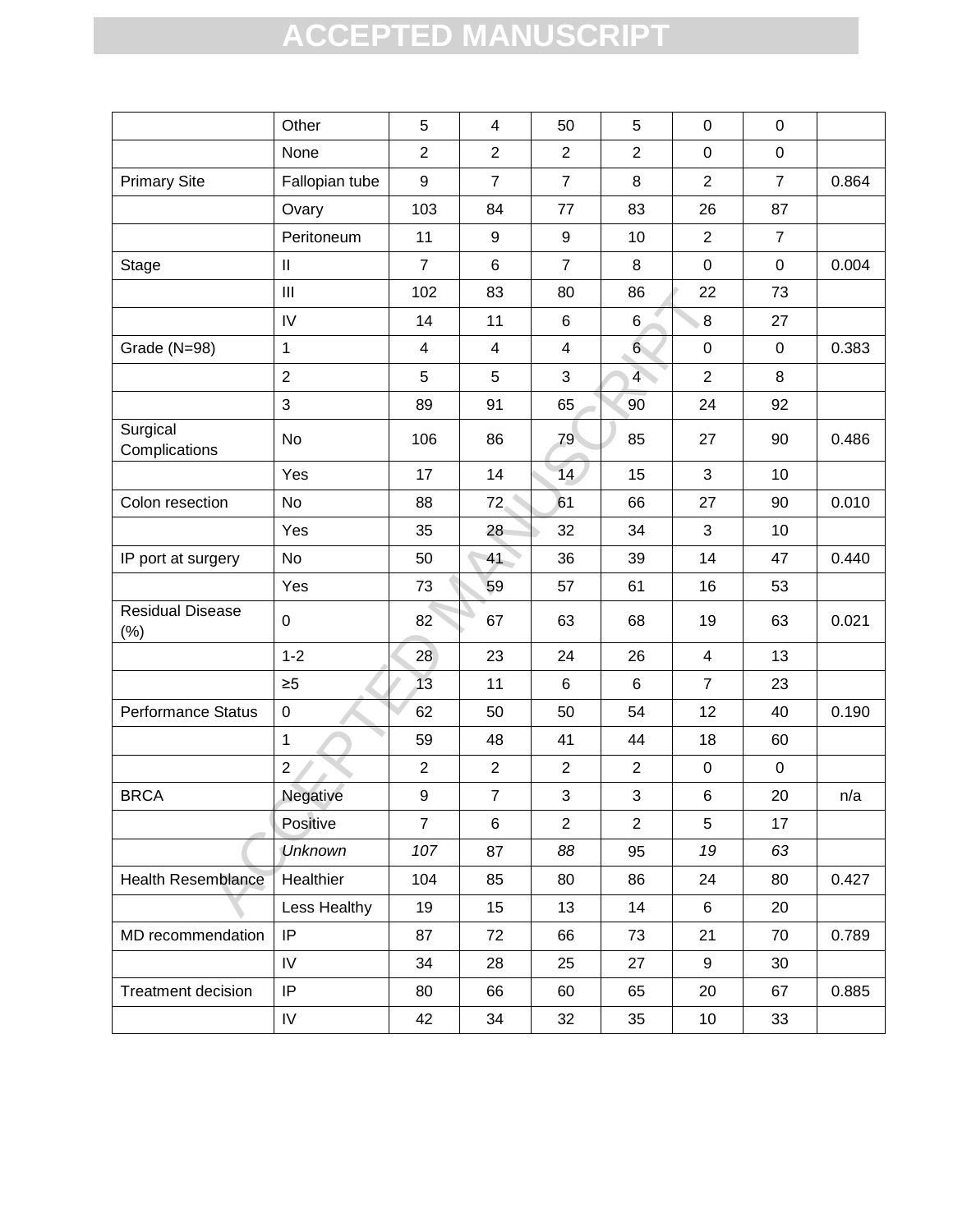|                                             | All |      |      | Neoadjuvant=No |      |           | <b>Neoadjuvant=Yes</b> |      |           |             |
|---------------------------------------------|-----|------|------|----------------|------|-----------|------------------------|------|-----------|-------------|
|                                             | N   | Mean | SD   | N              | Mean | <b>SD</b> | N                      | Mean | <b>SD</b> | p-<br>value |
| Physical Well-being                         | 123 | 19.7 | 5.6  | 93             | 19.3 | 5.7       | 30                     | 20.9 | 5.0       | 0.184       |
| <b>Functional Well-being</b>                | 123 | 14.3 | 6.1  | 93             | 13.7 | 6.1       | 30                     | 16.2 | 6.0       | 0.048       |
| <b>Additional Concerns</b>                  | 123 | 31.6 | 6.6  | 93             | 30.7 | 6.5       | 30                     | 34.2 | 6.4       | 0.012       |
| FACT-O-TOI                                  | 123 | 65.6 | 15.6 | 93             | 63.8 | 15.5      | 30                     | 71.3 | 14.7      | 0.020       |
| <b>Abdominal Discomfort</b>                 | 123 | 11.1 | 3.7  | 93             | 10.9 | 3.8       | 30                     | 11.6 | 3.4       | 0.376       |
| Neurotoxicity/<br>neuropathy (high is good) | 123 | 14.8 | 2.0  | 93             | 15.1 | 1.8       | 30                     | 14.1 | 2.5       | 0.020       |
| Fatigue (high=bad)                          | 123 | 19.2 | 8.9  | 93             | 19.6 | 9.1       | 30                     | 18.0 | 8.3       | 0.396       |

### **TABLE 2: Patient QOL and Symptom Scores at Baseline by Neoadjuvant Treatment Status**

### **4 Discussion**

comfort 123 31.6 6.6 93 30.7 6.5 30<br>
123 65.6 15.6 93 63.8 15.5 30<br>
scomfort 123 11.1 3.7 93 10.9 3.8 30<br>
igh is good) 123 14.8 2.0 93 15.1 1.8 30<br>
bad) 123 19.2 8.9 93 19.6 9.1 30<br>
idn decision-making has become a corner Shared decision-making has become a cornerstone of patient-centered care. In fact, the Patient-Centered Outcomes Research Institute (PCORI) has a mandate to improve the quality and relevance of evidence available to help patients, caregivers, clinicians, employers, insurers, and policy makers make informed health decisions. Broadly, this patient-centered outcomes research has a vision "to provide the patient and the public with information they can use to make decisions that reflect their desired health outcomes." Indeed, given the aggressive nature of ovarian cancer, it is not surprising that many with advanced disease have expressed the need for more shared decision-making[11].

The purpose of our study was to develop and test a new ovarian cancer-specific Patient Centered Outcome decision Aid (PCOA). During the initial design of this study, recommendations for IP therapy continued to be controversial, despite the fact that IP therapy was widely acknowledged to provide survival gains, albeit with additional treatment toxicities. It was the belief of our study team that patients should share in decisions that may affect their longevity on the one hand, and their quality of life on the other. Therefore, our intent was to educate patients and allow them to assimilate information about the differences in outcomes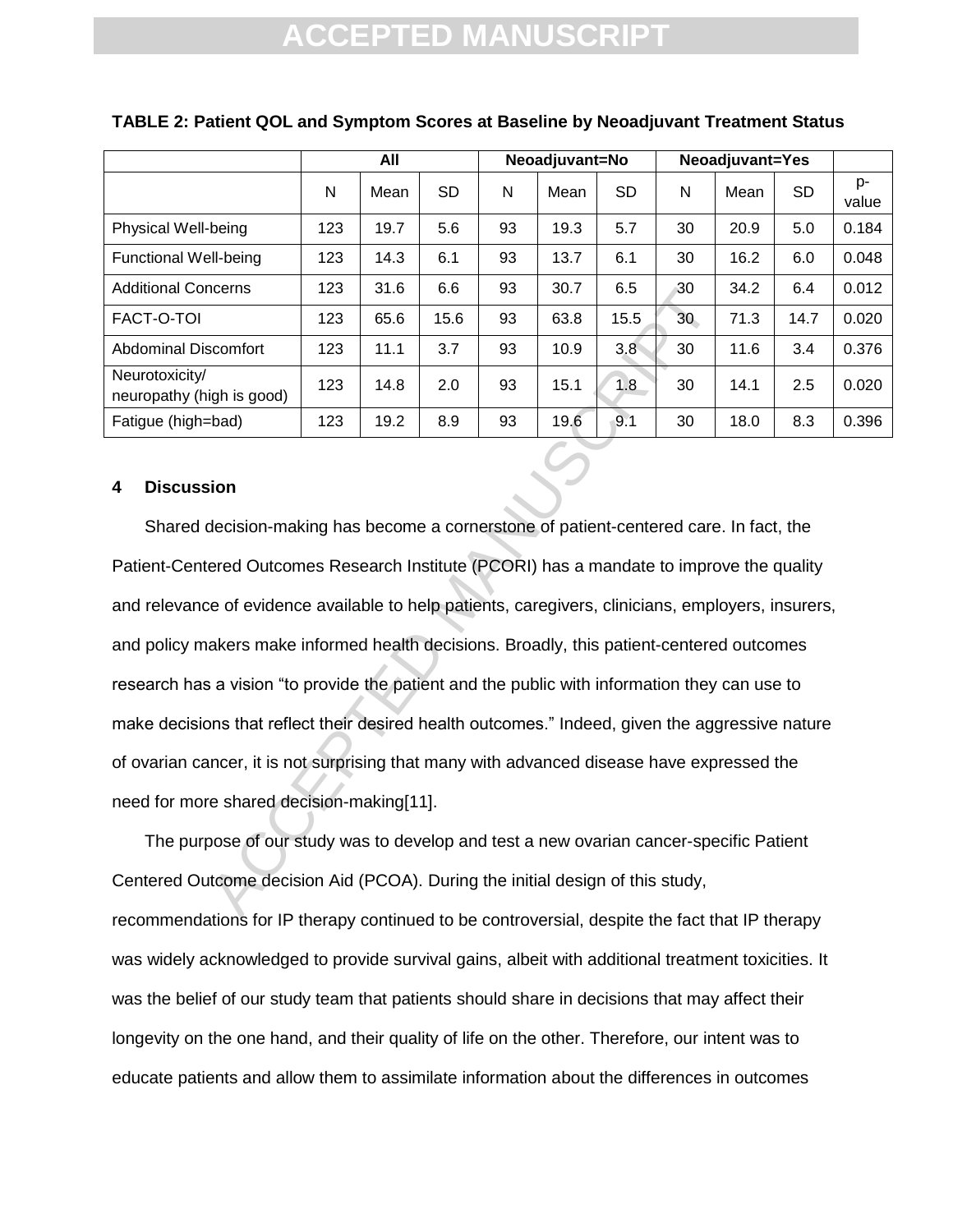between IP and IV therapies, and help them make the difficult trade-offs between these two treatment options. PCOA was specifically designed to incorporate each patient"s personal preferences and clinical characteristics, together with the most contemporary science available for newly diagnosed advanced ovarian cancer patients, to support shared decision-making between the patient and her treatment team.

ighthe course of our trial, results of GOG 252 revealed that the IP reg<br>this trial did not prolong progression free survival, and by extension v<br>ove overall survival. Despite the results of GOG 252 and based on R<br>mens, man During the course of our trial, results of GOG 252 revealed that the IP regimens evaluated in this trial did not prolong progression free survival, and by extension would not be likely to improve overall survival. Despite the results of GOG 252 and based on RCT data on older IP regimens, many experts continue to prefer IP treatment for select patients with optimally cytoreduced epithelial ovarian cancer. As ovarian cancer treatments evolve in the front-line and recurrent setting, we believe that the majority of content and functionality of PCOA can remain with minimal revisions. These revisions would include, for example, adjusting the different probabilities of toxicities and the different porbabilities of survival to accommodate the contemporary cancer treatments. Further, PCOA would continue to be applicable to educate the patient about her disease and treatment options, and just as importantly her preferences and concerns related to treatment toxicities.

The primary change to PCOA would likely be in the survival time trade-off (TTO) exercise, which required patients to link side effect preferences to additional months of life in good health i.e., what type and severity of side effect would you tolerate for # of months of life in good health. Despite multiple iterations and piloting, the TTO exercise was challenging to develop, and difficult for many of the patients to complete. This exercise likely posed psychological challenges or obstacles often impeding the ability to accurately process the TTO questions. This may be especially true for this cancer patient population since they had only recently received the news of a life threatening diagnosis, and were confronted with numerous physical and emotional changes simultaneously. Therefore, the use of a TTO exercise with this population deserves further examination.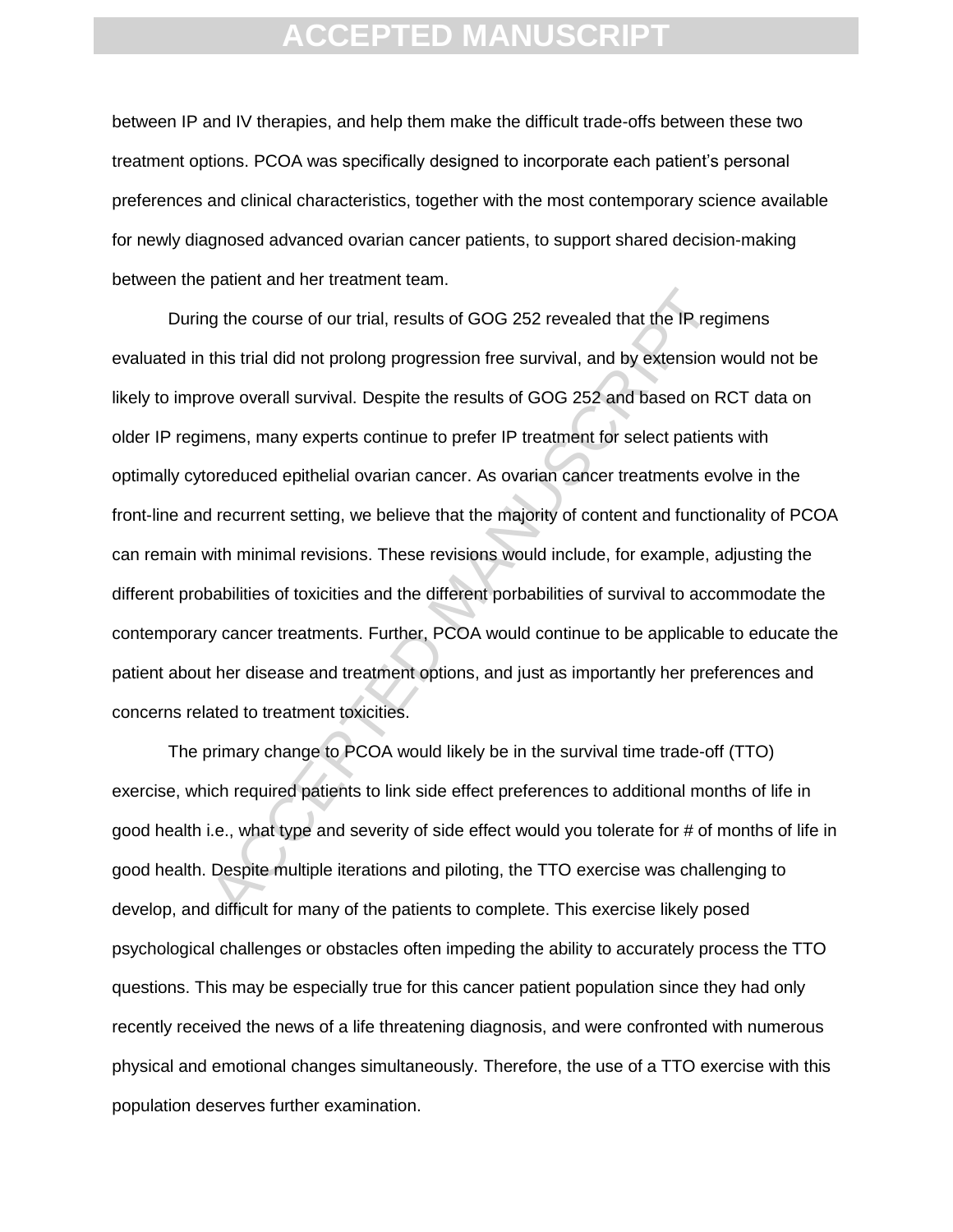The baseline results allowed us to determine, to our surprise, that despite three cycles of neoadjuvant chemotherapy, this group of patients reported significantly better quality of life compared to the chemo-naïve enrollees. There are several potential explanations for this finding. It is likely that the three cycles of treatment reduced tumor burden for this population, which improved QOL. In short, a less aggressive surgery and chemotherapy benefit may explain the significant QOL difference at a post-operative baseline. This is an important finding because this difference may help to explain if neoadjuvant patients experience PCOA similarly to the chemotherapy naive population exposed to PCOA. In addition, the patients selected for upfront neoadjuvant treatment had a higher probability of residual disease, may have been more frail and would therefore have had a less aggressive surgery, compared to those who had aggressive upfront debulking surgery. They may, initially, therefore feel better.

ignificant QOL difference at a post-operative baseline. This is an imp<br>difference may help to explain if neoadjuvant patients experience P(<br>otherapy naive population exposed to PCOA. In addition, the patients<br>djuvant treat Several methodologic considerations deserve attention. First, we do not have a true denominator that would allow calculation of the actual uptake for this randomized clinical trial. While several clinical sites were very enthusiastic about enrollment, the capacity to integrate this trial into a busy clinic setting was variable. Some of the enrollment sites also voiced concern that our study, which addressed choices between upfront IV or IP therapy might impede enrollment onto other clinical trials, thereby dampening enthusiasm for our study. In addition, the treatments for upfront chemotherapy were changing while this study was enrolling, so our pool of potential participants was smaller than anticipated. Further, both during PCOA development and subsequently, many patients and clinicians found the survival time trade off exercise to be too provocative. This sensitive issue was difficult to explore for the newly diagnosed, since they bring hope of longevity to their initial experience. Nevertheless, collaborators have recommended that a similar study be offered for women with recurrent ovarian cancer, where treatment options are few, efficacy is variable, and individual preferences are critical. This may also serve as a prototype for other cancers and chronic diseases where patients face similar tradeoffs.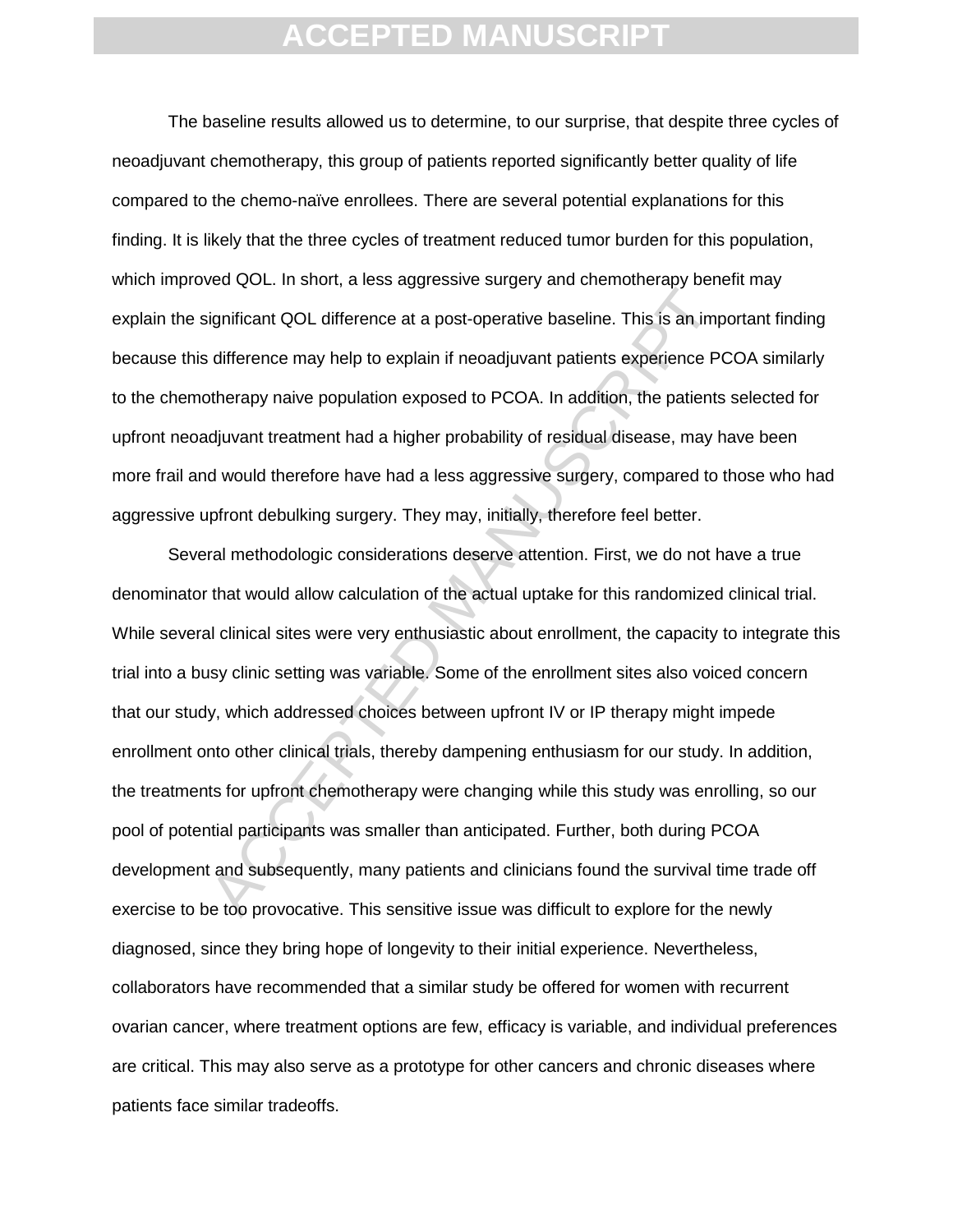### Acknowledgements

Research reported in this publication was funded by a Patient-Centered Outcomes Research Institute (PCORI) award number CE-12-11-4755, and the National Cancer Institute of the National Institutes of Health under award number P30CA062203. The content is solely the responsibility of the authors and does not necessarily represent the official views of PCORI or the National Institutes of Health.

### Refrences

- 1. American Cancer Society, *Cancer Facts & Figures 2016.*, in *Atlanta: American Cancer Society; 2016.*
- 2. Alberts, D.S., et al., *Intraperitoneal cisplatin plus intravenous cyclophosphamide versus intravenous cisplatin plus intravenous cyclophosphamide for stage III ovarian cancer.* New England Journal of Medicine, 1996. **335**(26): p. 1950-1955.
- 3. Armstrong, D.K., et al., *Intraperitoneal cisplatin and paclitaxel in ovarian cancer.* New England Journal of Medicine, 2006. **354**(1): p. 34-43.
- Refrences<br>
Refrences<br>
rican Cancer Society, 2016.<br>
The Secciety: 2016. The Secciety of the Secciety: 2016. In Atlanta<br>
traxemous cisplatin plus intravenous cyclophosphamide for<br>
the meancer. New England Journal of Medicine 4. Markman, M., et al., *Phase III trial of standard-dose intravenous cisplatin plus paclitaxel versus moderately high-dose carboplatin followed by intravenous paclitaxel and intraperitoneal cisplatin in small-volume stage III ovarian carcinoma: an intergroup study of the Gynecologic Oncology Group, Southwestern Oncology Group, and Eastern Cooperative Oncology Group.* Journal of clinical oncology, 2001. **19**(4): p. 1001-1007.
- 5. Walker, J., M. Brady, and P. DiSilvestro. *A phase III clinical trial of bevacizumab with IV versus IP chemotherapy in ovarian, fallopian tube and primary peritoneal carcinoma NCI-supplied agent (s): bevacizumab (NSC# 704865, IND# 7921) NCT01167712 a GOG/NRG trial (GOG 252)*. in *SGO Annual Meeting*. 2016.
- 6. Wright, A.A., et al., *Use and effectiveness of intraperitoneal chemotherapy for treatment of ovarian cancer.* Journal of Clinical Oncology, 2015. **33**(26): p. 2841- 2847.
- 7. Havrilesky, L.J., et al., *Patient preferences in advanced or recurrent ovarian cancer.* Cancer, 2014. **120**(23): p. 3651-3659.
- 8. Shepherd, H.L., P.N. Butow, and M.H. Tattersall, *Factors which motivate cancer doctors to involve their patients in reaching treatment decisions.* Patient education and counseling, 2011. **84**(2): p. 229-235.
- 9. Elit, L., et al., *Women's perceptions about treatment decision making for ovarian cancer.* Gynecologic oncology, 2003. **88**(2): p. 89-95.
- 10. Brown, R., et al., *Meeting the decision-making preferences of patients with breast cancer in oncology consultations: impact on decision-related outcomes.* Journal of Clinical Oncology, 2012. **30**(8): p. 857-862.
- 11. Stewart, D.E., et al., *Information needs and decisional preferences among women with ovarian cancer.* Gynecologic oncology, 2000. **77**(3): p. 357-361.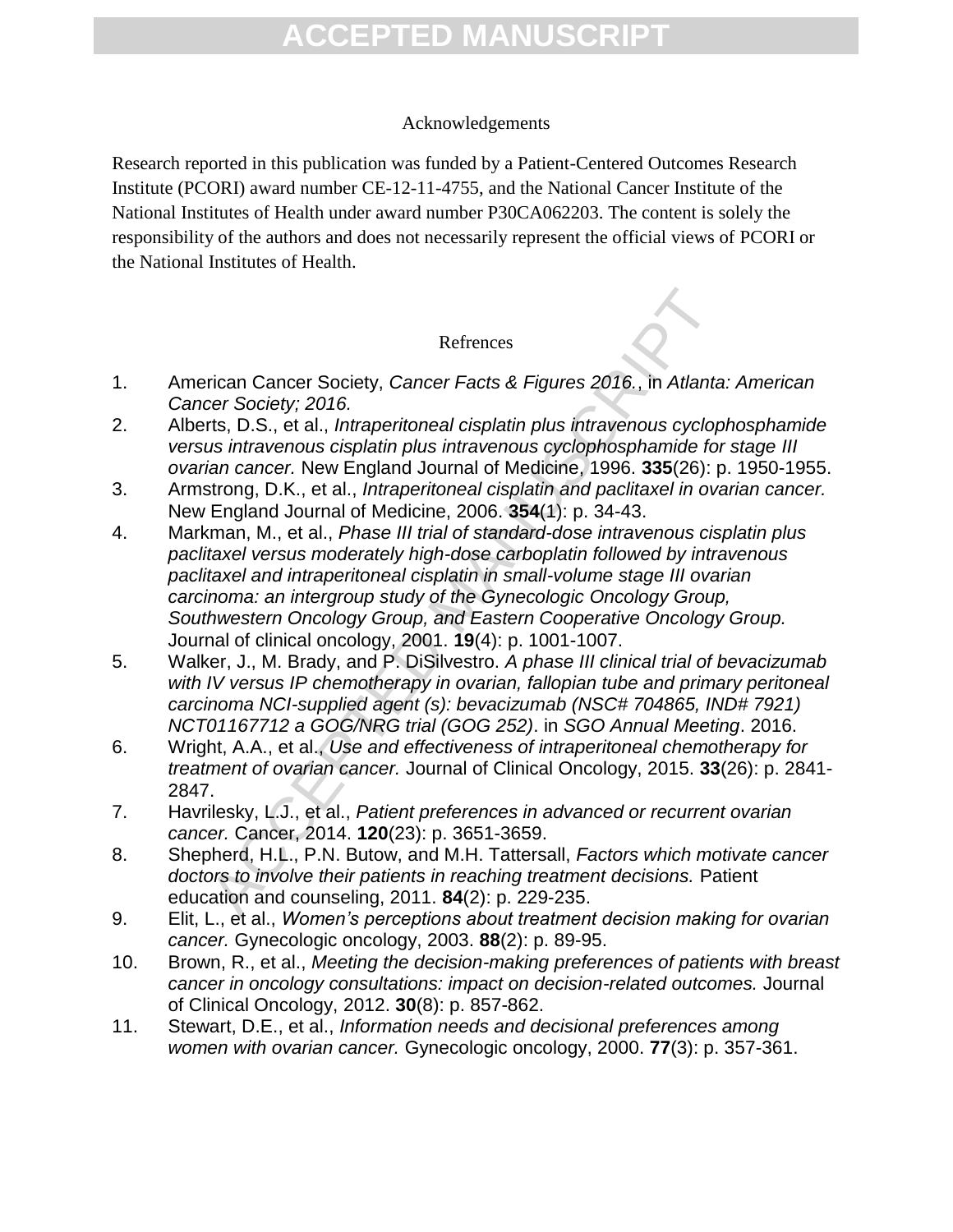- 12. Andersen, M.R., et al., *Involvement in decision-making about treatment and ovarian cancer survivor quality of life.* Gynecologic oncology, 2012. **124**(3): p. 465-470.
- 13. Beaver, K., J. Bogg, and K.A. Luker, *Decision*‐*making role preferences and information needs: a comparison of colorectal and breast cancer.* Health Expectations, 1999. **2**(4): p. 266-276.
- 14. Degner, L.F. and J.A. Sloan, *Decision making during serious illness: what role do patients really want to play?* Journal of clinical epidemiology, 1992. **45**(9): p. 941- 950.
- 15. Leydon, G.M., et al., *Cancer patients' information needs and information seeking behaviour: in depth interview study.* Bmj, 2000. **320**(7239): p. 909-913.
- 16. Sutherland, H.J., et al., *Cancer patients: their desire for information and participation in treatment decisions.* Journal of the Royal Society of Medicine, 1989. **82**(5): p. 260-263.
- on, G.M., et al., *Cancer patients' information needs and information*<br>twiour: in depth interview study. Bmj, 2000. 320(7239): p. 909-9<br>erland, H.J., et al., *Cancer patients: their desire for information*<br>cipation in trea 17. Gaston, C.M. and G. Mitchell, *Information giving and decision-making in patients with advanced cancer: a systematic review.* Social science & medicine, 2005. **61**(10): p. 2252-2264.
- 18. Chewning, B., et al., *Patient preferences for shared decisions: a systematic review.* Patient education and counseling, 2012. **86**(1): p. 9-18.
- 19. Towle, A. and W. Godolphin, *Framework for teaching and learning informed shared decision making.* British Medical Journal, 1999. **319**(7212): p. 766.
- 20. Weston, W.W., *Informed and shared decision-making: the crux of patient-centred care.* Canadian Medical Association Journal, 2001. **165**(4): p. 438-439.
- 21. Makoul, G. and M.L. Clayman, *An integrative model of shared decision making in medical encounters.* Patient education and counseling, 2006. **60**(3): p. 301-312.
- 22. Légaré, F., et al., *Interventions for improving the adoption of shared decision making by healthcare professionals.* The Cochrane Library, 2010.
- 23. Stacey, D., et al., *Decision aids for people facing health treatment or screening decisions.* Cochrane Database Syst Rev, 2011. **10**(10).
- 24. Cohn, D.E., et al., *Consensus in controversy: The modified Delphi method applied to Gynecologic Oncology practice.* Gynecologic oncology, 2015. **138**(3): p. 712-716.
- 25. Holmes-Rovner, M., et al., *Patient satisfaction with health care decisions the satisfaction with decision scale.* Medical Decision Making, 1996. **16**(1): p. 58-64.
- 26. Brehaut, J.C., et al., *Validation of a decision regret scale.* Medical Decision Making, 2003. **23**(4): p. 281-292.
- 27. Basen-Engquist, K., et al., *Reliability and validity of the functional assessment of cancer therapy–ovarian.* Journal of Clinical Oncology, 2001. **19**(6): p. 1809-1817.
- 28. Huang, H., et al., *Validation and reduction of FACT/GOG*‐*Ntx subscale for platinum/paclitaxel*‐*induced neurologic symptoms: a gynecologic oncology group study.* International Journal of Gynecological Cancer, 2007. **17**(2): p. 387-393.
- 29. Wenzel, L., et al., *Validation of FACT/GOG-AD subscale for ovarian cancerrelated abdominal discomfort: a Gynecologic Oncology Group study.* Gynecologic oncology, 2008. **110**(1): p. 60-64.
- 30. Cella, D., et al., *Fatigue in cancer patients compared with fatigue in the general United States population.* Cancer, 2002. **94**(2): p. 528-538.